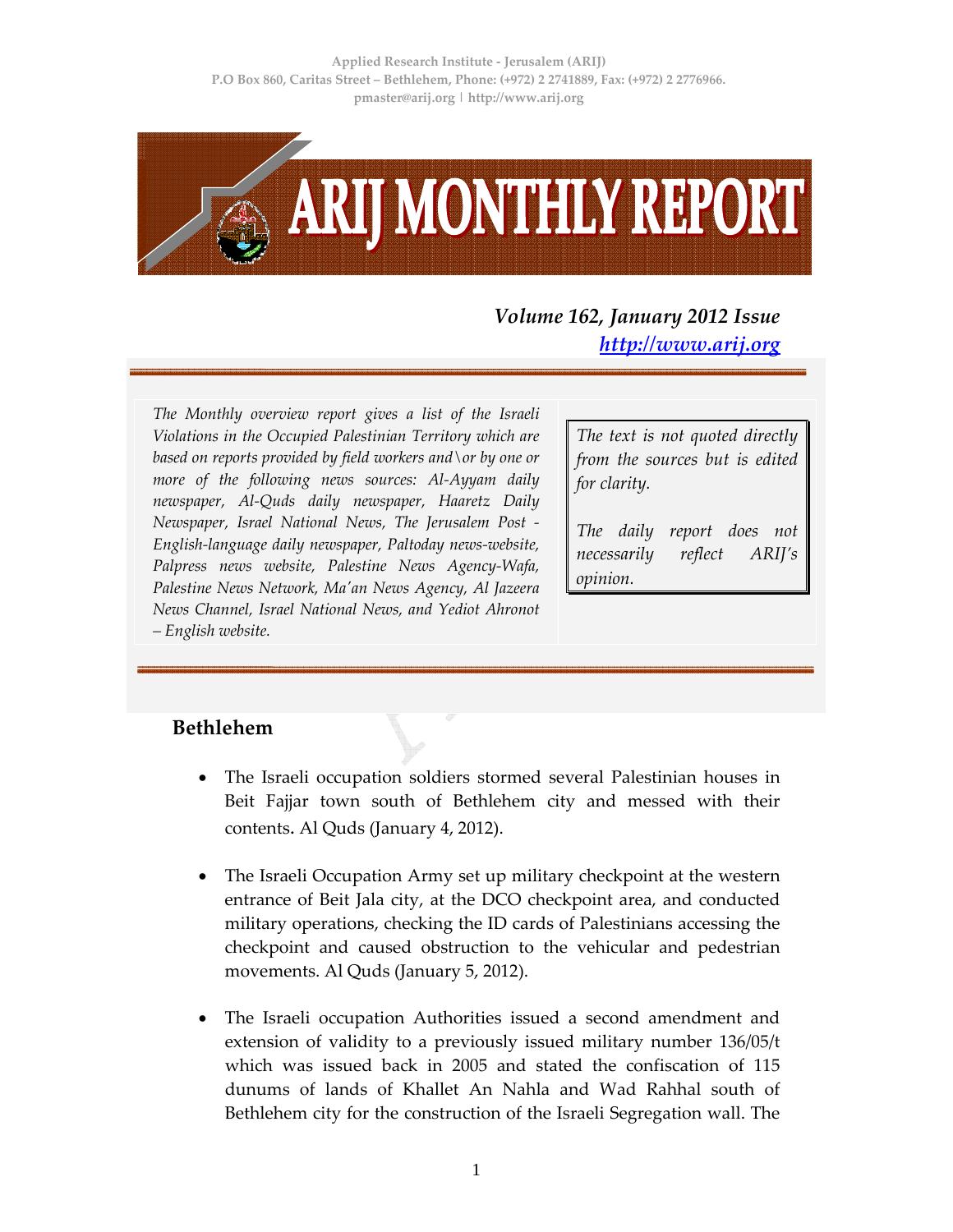new amendment states the confiscation of 57.9 dunums of lands and shows a change in the route of the Israeli segregation wall in the raea. Al Ayyam (January 7, 2012).

- The Israeli occupation Authorities decided to take over and confiscate 50 dunums of lands of Wadi An‐Nis village south of Bethlehem city for the construction of a commercial crossing between the West Bank and Israel. The commercial crossing is to control the entry of goods from Israel into Bethlehem and the rest of Palestinian Territory. The threatened lands are owned by Abu Hamad and Mussa, Khalil and Fawzi families and are located in Shaʹb Jomʹaʺ hill and lies about 200 meters from the urban area of the village. Al Quds (Januray05, 2012).
- The Israeli Occupation Army accompanied with the Israeli Civil Administration raided the area near Al Najma Plastic factory in Beit Jala in an attempt to confiscate the goods placed near the main street which; owner of the factory and the goods, Elias Dʹiek indicated that the cost is estimated at 80 thousand NIS. The IOA also confiscated a small lift machine, which costs 89 thousand NIS. Al Ayyam (January 6, 2012).
- The Israeli Occupation Army stormed the house of Ayman Mohammad Frokh (30 years old) in Tuqu' town east of Bethlehem city and searched it thoroughly. Al Ayyam (Januray6, 2012).
- The Israeli Occupation Army raided a number of Palestinian houses in Battir village west of Bethlehem city. Al Ayyam (Januray12, 2012).
- The Israeli Occupation Army closed the road that leads to Khirbet Ad Deir in Tequʹ town east of the city by earth mound causing the obstruction of residents access to their houses. Al Ayyam (Januray12, 2012).
- The Israeli Housing Ministry published a tender for 213 new housing units in Efrat settlement under a program that offers substantial discounts on the land. The tender was published at the end of last month and is due to close at the end of February 2012. But it turns out that of 277 units that were issued to be built in November 2011, 213 are being offered under the "Mechir Lamishtaken" program, under which the government sells the land to contractors for less than its full market value. In normal tenders, the land goes to the contractor who offers the highest price for it. This is the system being used for the remaining 64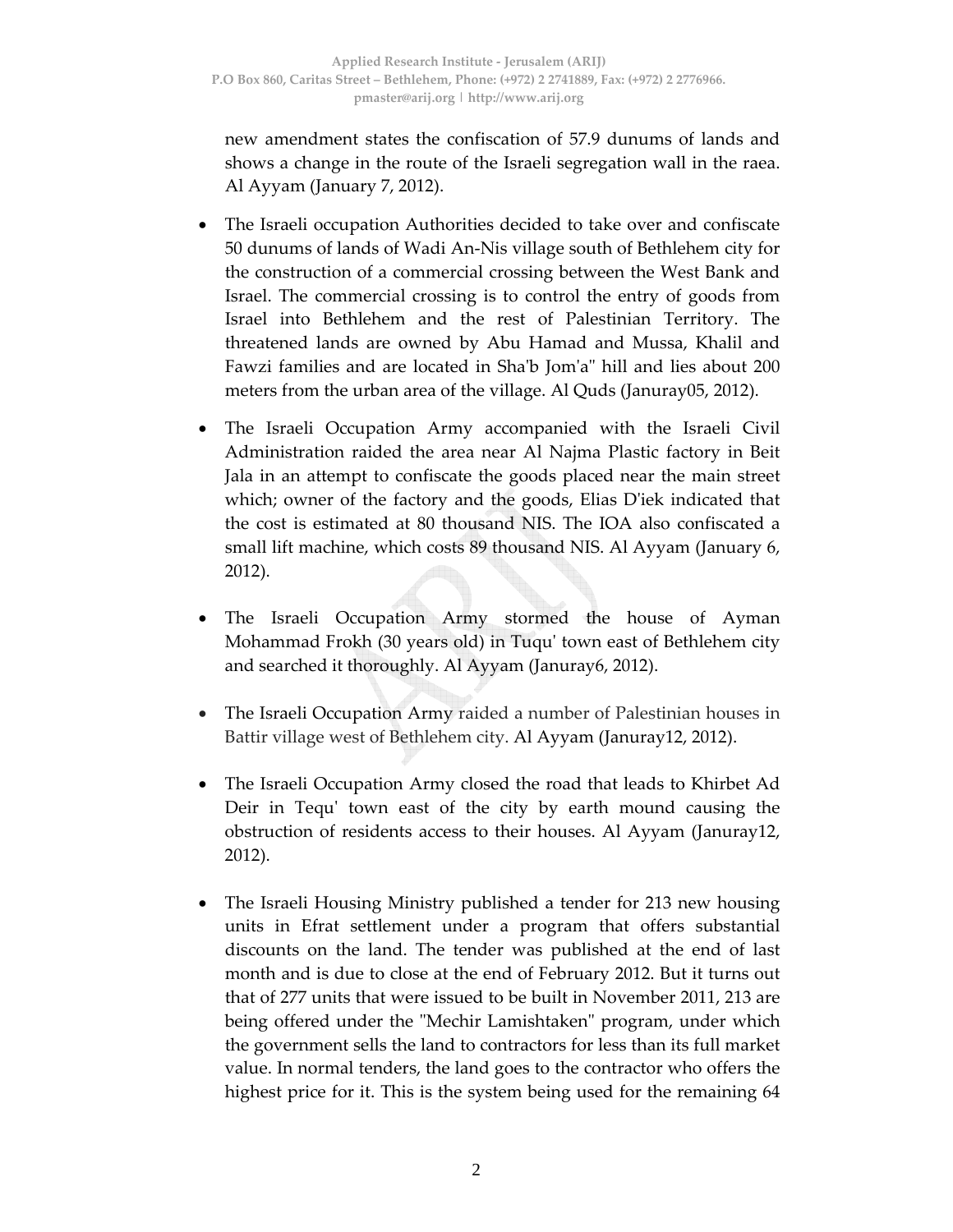units in Efrat. Under Mechir Lamishtaken, however, the Housing Ministry sets a fixed price for the land that is well below market value ‐ often as much as 50 percent lower. The tender is then won by the contractor who pledges to sell the houses for the lowest price. Consequently, Mechir Lamishtaken tenders usually result in consumers paying less than the market rate for new housing. And while houses of up to 100 square meters are reserved for people eligible for public housing, anything larger than that can be sold on the open market, as long as the price doesnʹt exceed the contractorʹs bid price. Haaretz (Januray12, 2012).

- The Israeli Occupation Army tossed a new military order entitled items 5 & 7 of the Land Ordinance (1943): Acquisition for Public Purposes)" on lands of a number of communities in East Jerusalem and Bethlehem. The order states the Acquisition of 658 dunums of lands of Al Khas village east of Bethlehem city and other Palestinian communities along the eastern borders of Jerusalem, starting from At Tur, Ras Al ʹAmud, the eastern border of Qidron valley, Ash Sheikh Sa'ed, Um Al lisson, Khirbet Mazmoriya and Khirbet Luka in the south. Al Ayyam (January 20, 2012).
- The Israeli Occupation Authority served two Palestinian families from Al Maʹsara village south of Bethlehem city orders to halt the construction of their houses under the pretext of lacking building permits due to their location in area "C". The orders were handed to Suleiman Mohammad Zawahra who owns a 140 square meters house and Amjad Zawahra who owns a 70 square meters house. Al Quds (January 29, 2012).

## **Jenin**

- The Israeli occupation Army raided a number of Palestinian houses and messed with their contents in Yabud town southwest of Jenin city. The raided houses are owned by Khalid Abu Baker, Samih Mohamad Abu Baker and Rateb Sadek Abu Baker. Al Quds (January 4, 2011).
- The Israeli occupation Army raided the house of Osama Al‐Shalabi in Al‐Sila Al Harithiya village in Jenin city, searched and messed with its contents. Al Ayyam (January 4, 2012).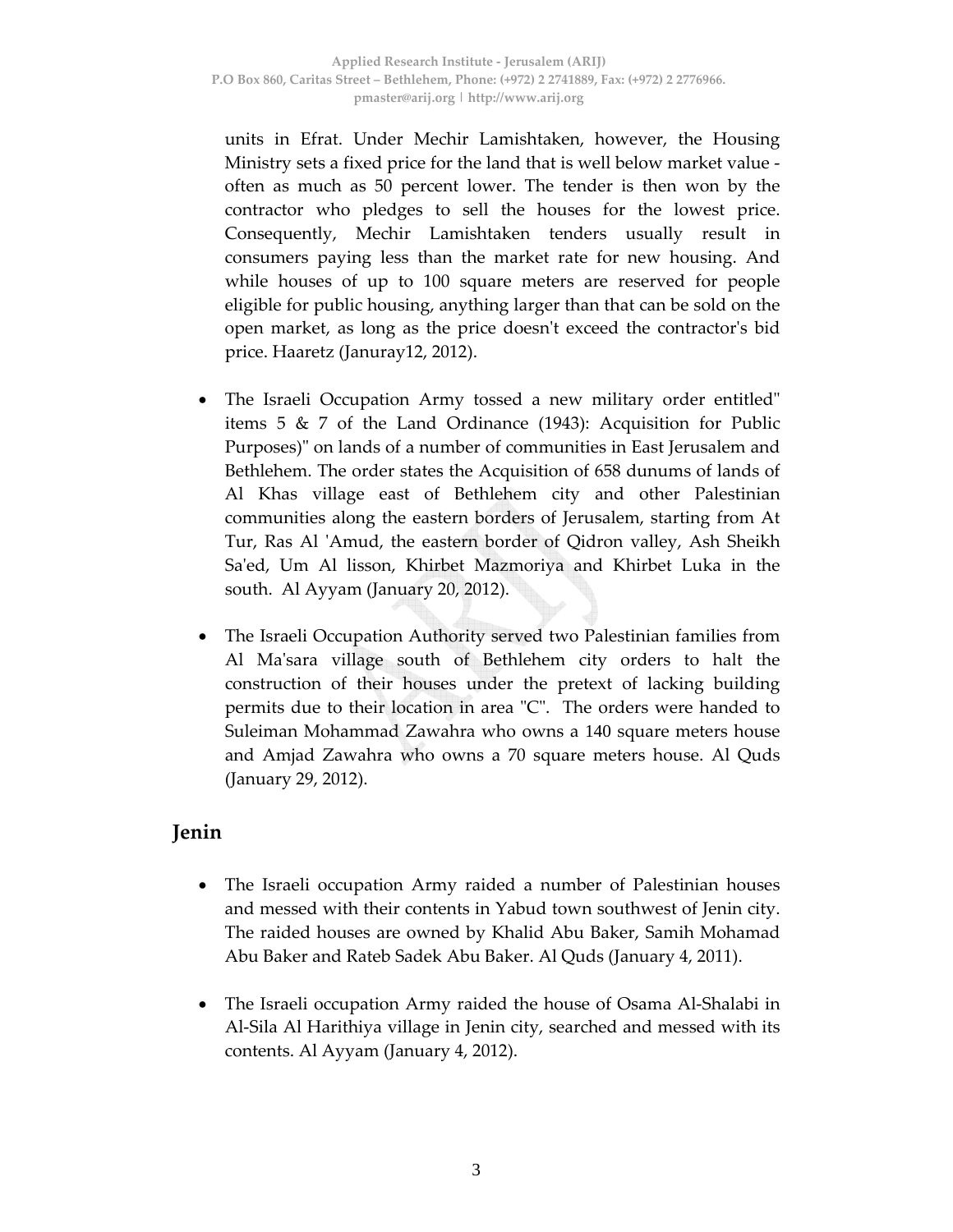- The Israeli Occupation Army closed the Iron Gate southwest of Yaʹbad town, which links several Palestinian communities in Yabʹad and Baqa Ash‐Sharqiya villages with Jenin city. The closure of the gate hindered thousands of Palestinian citizens and farmers from moving. Al Ayyam (January 6, 2012).
- The Israeli Occupation Army prevented residents of Tura Al‐Gharbiya village southwest of Jenin city from installing a water network in the village and detained head of the village council Mahmud Jamal Zaid for more than two hours and prevented him from repairing the water network. Al Ayyam (January 6, 2012).
- The Israeli occupation Troops set up a military checkpoint at the eastern entrance of Ya'bad town in Jenin city, stopped Palestinian cars, checked their ID cards and forced them to take off their cloths. Al Ayyam (January 7, 2012).
- The Israeli Occupation Army raided Yab'ad town southwest of Jenin and fired tears gas bombs at Palestinian houses in Al Malmol area, where a number of Palestinian citizens suffered asphyxia. Al Ayyam (January 7, 2012).
- The Israeli Occupation Army set up for the second day in row a military checkpoint at the eastern entrance of Yabʹad village northwest of Jenin preventing residents from entering or exiting the village. The IOA searched Palestinian cars and checked their ID cards. Al Ayyam (January 10, 2012).
- Israeli settlers, under the protection of Israeli Occupation Army, raided Al‐Hafira area south of Jenin city and performed provocative acts and chanted racist slogans. Furthermore, the IOA raided Yabʹad village southwest of Jenin city under the cover of intense shooting; no injuries were reported. Al Ayyam (January 11, 2012).
- The Israeli Occupation Army confiscated four cars after raiding the house and the garage of Mussa Al‐Badawi in Jenin refugee camp. The IOA also raided the house of Kamal Au Ghada and messed with its contents. In addition, the Israeli troops set up two military checkpoints at the entrance of Zabuba village west of Jenin and at the entrance of Yaʹbab town. Al Ayyam (January 12, 2012).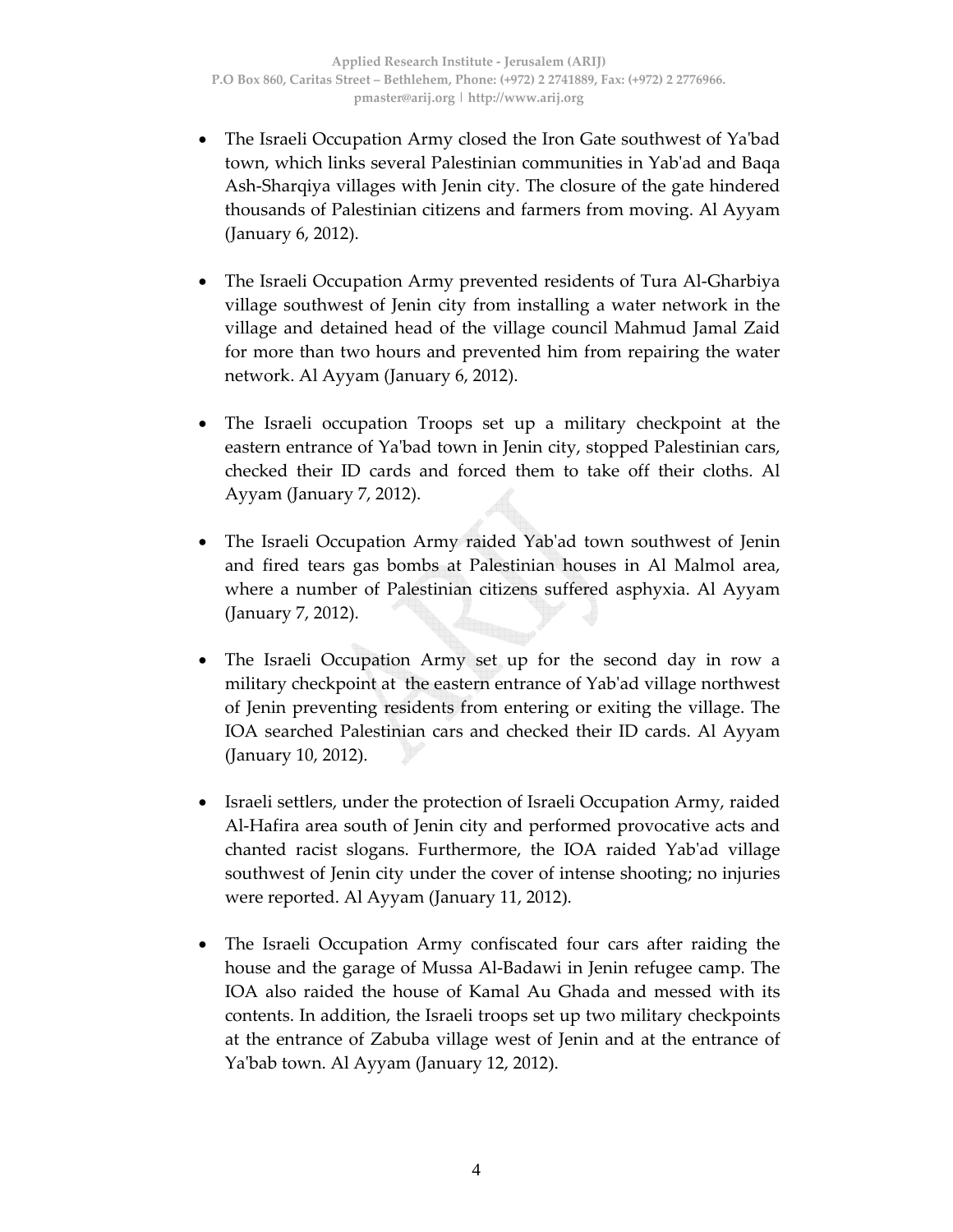- Israeli Occupation Army (IOA) set up a military checkpoint at the entrance of Zububa village in Jenin Governorate, detained a number of Palestinian citizens who were trying to access the checkpoint heading to their destinations and threatened to impose curfew on the village after questioning them and checking their ID cards, causing obstruction to citizensʹ movements. Al Ayyam (January 15, 2012).
- The Israeli Occupation Army (IOA) raided 'Arraba town and conducted military and search operations. Al Ayyam (January15, 2012).
- The Israeli Occupation Army raided the house of Fared Mohammad ʹAlwana from Jabʹa village southwest of Jenin and messed with its contents. Al Ayyam (January 18, 2012).
- The Israeli Occupation Army raided Silat Al‐Harithiya town west of Jenin and stormed a number of commercial stores; Maher Al‐Dahdah is one of the owners of the stormed stores; The IOA also prevented residents from moving and checked their ID cards. Al Quds (January 19, 2012).
- The Israeli Occupation Army raided Zabuba village west of Jenin and set up a military checkpoint between Rummana and Zabuba villages, stopped Palestinian cars and checked in their ID cards. Wafa (January 19, 2012).
- The Israeli Occupation Army set up a military checkpoint at the entrance of Yaʹbad town in Jenin city where they stopped Palestinian cars and checked in their ID cards. Al Quds (January19, 2012).3
- The Israeli Occupation Army erected two military checkpoints at Jenin-Nablus Street and detained hundreds of Palestinian Vehicles at ʹArraba village crossroad south of Jenin city. In addition, the IOA raided Az Zababda and Jalqamus villages, conducted military search in the area and set up military checkpoints. Al Quds (January 20, 2012).
- The Israeli Occupation Army raided Kufeirat, Kafr Qaddum, Rummana, Zabuba, Al‐Taybeh and Al Zababdeh communities located in the southern and western edges of Jenin Governorate; Al Quds (January 23, 2012).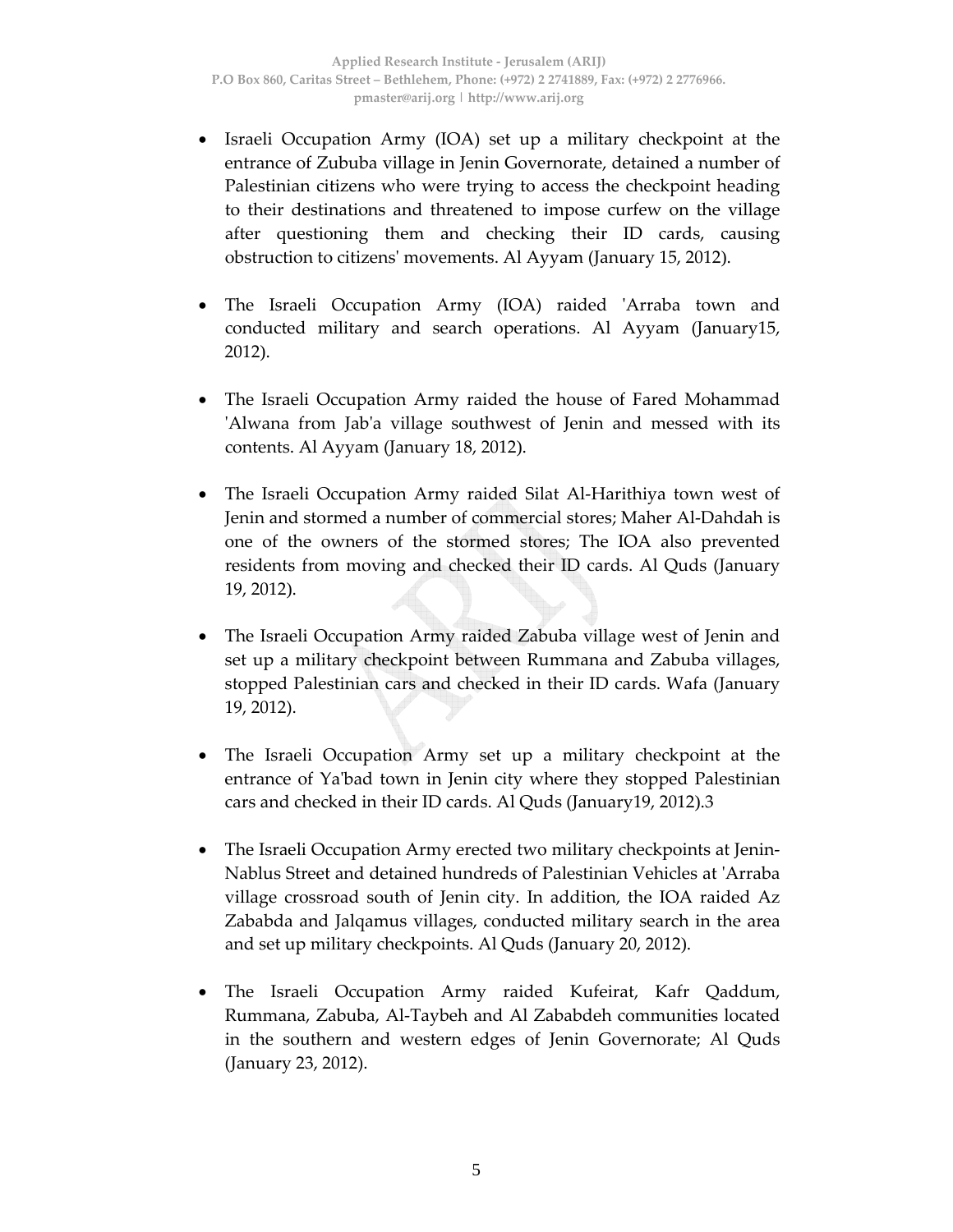- The Israeli Occupation Army raided the houses of Mohammad Atta Mussa and Ali Mohammad Nafeʹ Muser and messed with its contents in Marqa village south of Jenin city. The IOA also raided Deir Abu Da'if village east of Jenin city and conducted military operations. Al Ayyam (January 24, 2012).
- The Israeli Occupation Army raided the houses of Khamini Mohamd Abu 'Amira (31 years old) and his brother Issam in "Tal'at Al-Khobz" in Jenin camp, searched them for more than 2 hours and investigated him. In addition, the IOA raided Zabuba village west of Jenin city, patrolled the Army vehicles in the streets, no arrests were reported. Al Quds (January 25, 2012).
- The Israeli Occupation Authorities handed out two military orders to local resident Othman Mohammad Ahmad Abu ʹAbied from Yaʹbad town south west of Jenin. The first order states to halt the construction of 130 meters square house; while the second order states the demolition of 60 cubic meter water tank under the pretext of lacking building permits. Al Ayyam (January 27, 2012**).**
- The Israeli Occupation Army confiscated agricultural tractors owned by Imad Saleh Hassan Musleh at a military checkpoint west of Jenin city, from Burqin village. In addition, the IOA set up a military checkpoint at Jenin‐Jafa street west of Jenin city near Harsh Al‐Saʹda and detained tens of Palestinian cars. Furthermore, the Israeli troops stormed Yʹabad village and patrolled military vehicles in the streets, no arrests were reported. Al Quds (January 30, 2012).
- An Israeli settler took over an agricultural land owned by a Palestinian citizen in Nazlat ash sheikh Zeid village, located west of the segregation Wall, southwest of Jenin. The settler confiscated the land a week ago, planted olive trees and fenced it under the pretext that he leased the land from the Israeli government. It is worth mentioning that owner of the land was prevented from accessing it since the segregation Wall was constructed in the area. Al Quds (January 31, 2012).

#### **Jerusalem**

• The Israeli Ministerial Committee of Legislative Affairs postponed a discussion on an outpost evacuation bill for three months. The <u>bill</u> states that an outpost would only be evacuated after a final verdict on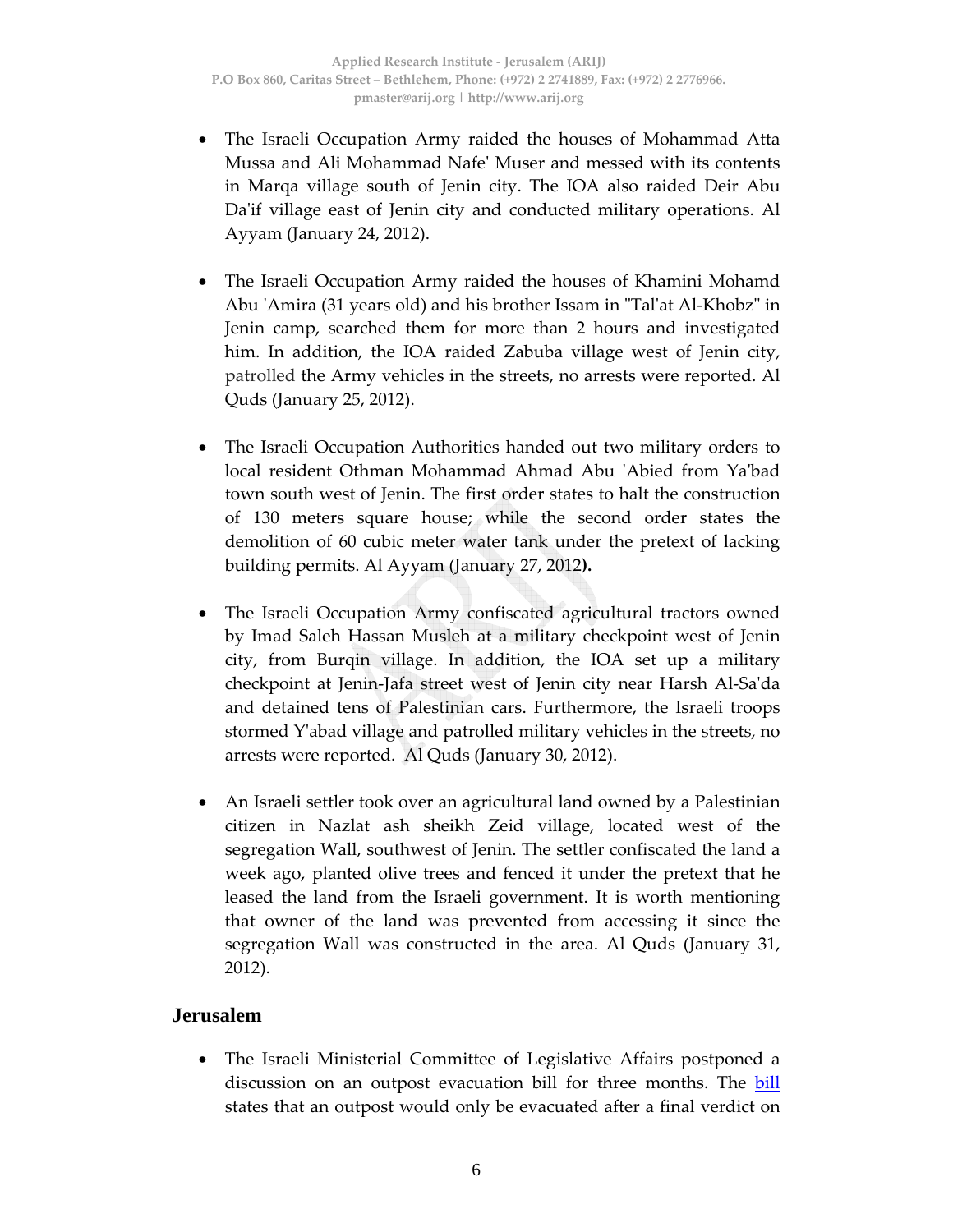the land it is built on. Head of the committee, Justice Minister Yaakov Ne'eman, explained the discussion was delayed at the request of Prime Minister Benjamin Netanyahu. All of the ministers voted in favor of postponing the discussion except for Science and Technology Minister Daniel Hershkowitz (Habayit Hayehudi). The new bill aims to strip illegal outposts in the West Bank, stating that a military order to that effect does not stand up to legal scrutiny and that such evictions must be court ordered. The proposed legislation has already been criticized as an attempt by the Right to hinder legal proceedings concerning illegal outposts. Al Ayyam  $\&$  <u>Ynetnews</u> (Jaunary1, 2012)

- The Israeli Municipality of Jerusalem issued an order to confiscate 13 dunums of lands in an industrial area in Wadi Al Jouz. The targeted land is located at the crossroad of Hebrew University, near the "Rokfeler Museum". The Israeli military order gave citizens 60 days time to file objections against the military order. It is worth pointing out that the Israeli military order was issued on September 20, 2011 but was only served to citizens on January 2, 2011. Al Ayyam (January 3, 2012).
- The Civic Coalition for Defending Palestinian Rights in Jerusalem (CCDPRJ) declared in a statement that Israeli newspapers published tenders for the expansion of settlements in East Jerusalem and the West Bank. The tenders included the building of 117 housing units in Har Homa settlement in Jabal Abu Ghneim south of Jerusalem, as well as expansion of Givʹat Hazit settlement in East Jerusalem. The tenders also included an expansion in Har Adar settlement, southwest of Jerusalem, and the building of 213 housing units in Efrat settlement south of Bethlehem. Al Quds (January 4, 2012).
- The Israeli Housing Ministry and Israel Lands Administration published three new tenders for construction of 300 housing units in Israeli settlements in occupied east Jerusalem. The 300 new units are part of 500 housing units that the Housing Ministry has already announced two weeks ago, with 47 units due to be built in Pisgat Zeʹev settlement, and 247 units in Har Homa. Approximately, 130 of those units will serve a retirement home. **Harretz** & Al Ayyam (January 4, 2012).
- A group of Israeli settlers set fire to two Palestinian cars in Al‐Sharafta neighborhood, near Beit Safafa town in Jerusalem city and wrote "Price" Tagʺ and racist slogans against Arabs. Al Quds (Jaunary5, 2012).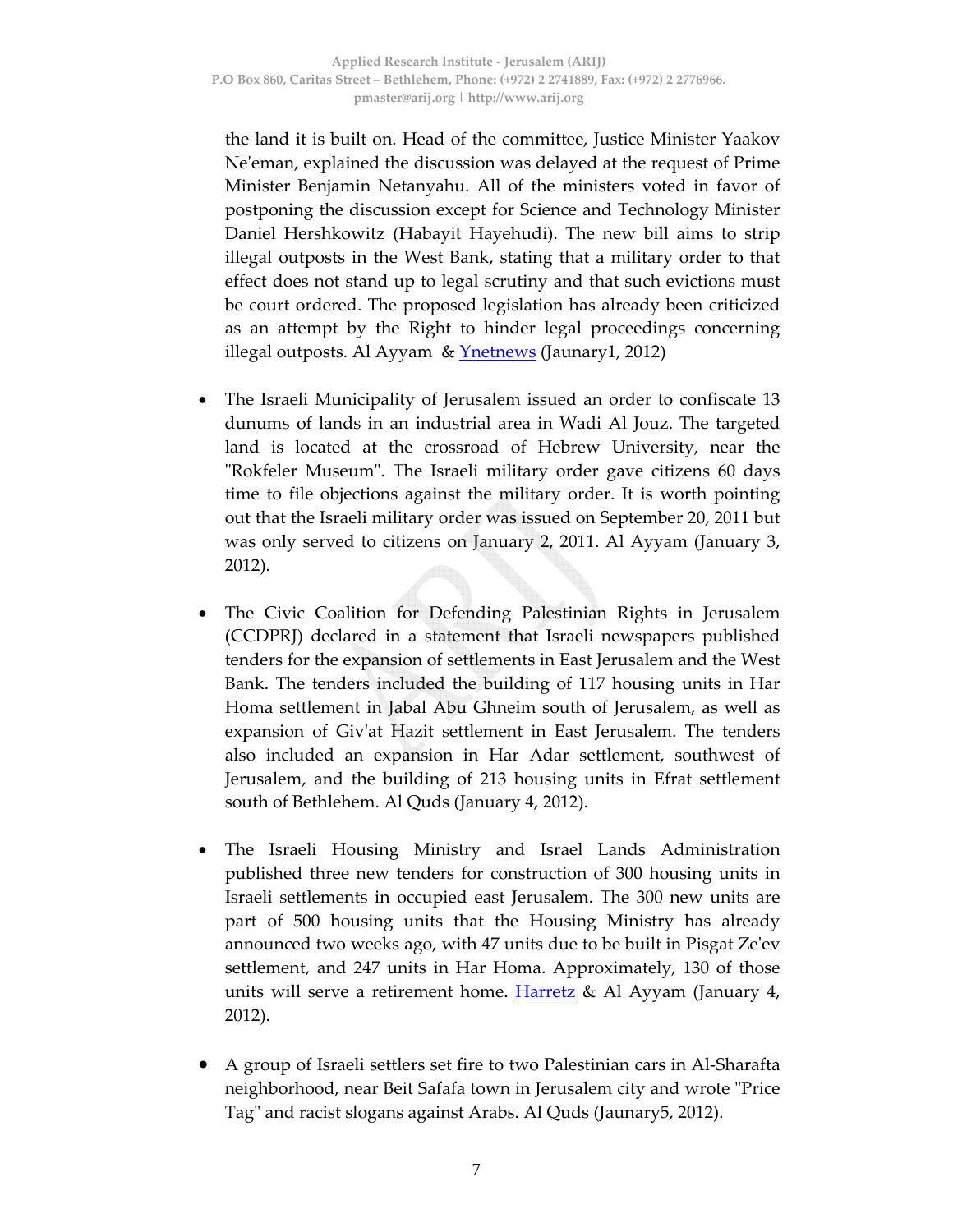- Palestinian residents of northwest Jerusalem city were served military orders by the Israeli occupation authorities to confiscate 1161 dunums of land of Beit Duqqu, Beit Surik, Qatanna, Al Qbeiba, Beit Ijza, Biddu, An Nabi Samuil and Beit Iksa to complete the construction of the Segregation wall in the area. Al Quds (Jaunary5, 2012).
- The Housing and Construction Ministry has transferred NIS 5 million from the public housing budget and other funds in order to finance security for Jewish enclaves in East Jerusalem. The ministry noted that the Finance Ministry ordered the move. Haaretz& Al Quds (January 5, 2012).
- The Al‐Aqsa Foundation for Endowment and Heritage revealed that the Israeli Occupation army installed surveillance cameras inside the Al Aqsa mosque specifically at Bab Al‐Magharba, from the inside. Al Ayyam (January 6, 2012).
- The Israeli Occupation Army and bulldozers demolished industrial structures and stones and confiscated materials in Izariya town east of Jerusalem city. The Israeli violations included the following: (1) the demolition of a 100 m² stone factory owned by Samir Taqatqa and destroyed stones at a cost of 30 thousand NIS, (2) the confiscation of stones displayed for sale in A‐Mashtal neighborhood near Maʹale Adumim settlement estimated at 60 thousand NIS, (3) The demolition of a 30 m² barracks owned by Mohammad Ayadd, (4) the destruction and razing of 200 m² barracks owned by Majed Abu Ghalia; and (5) the razing of a 100m ²cars park. The IOA handed Osama Halika an order to evacuate his stone factory within 24 hours in preparation for its demolition. Al Ayyam (January 6, 2012).
- The Israeli Occupation Army stormed Battn Al-Hawa neighborhood known as Al Hara Al Westa in Silwan town in Jerusalem city, conducting military and search operations in a number of Palestinian houses owned by Hamid and Qara'in families. Al Ayyam (Jaunary 6, 2012).
- Israel's military rabbinate released an educational document ahead of the holiday of Hanukkah, featuring a photo of Jerusalem's Temple Mount without the Dome of the Rock. The photo was featured in a packet prepared by the Military Rabbinate issued to Israel Defense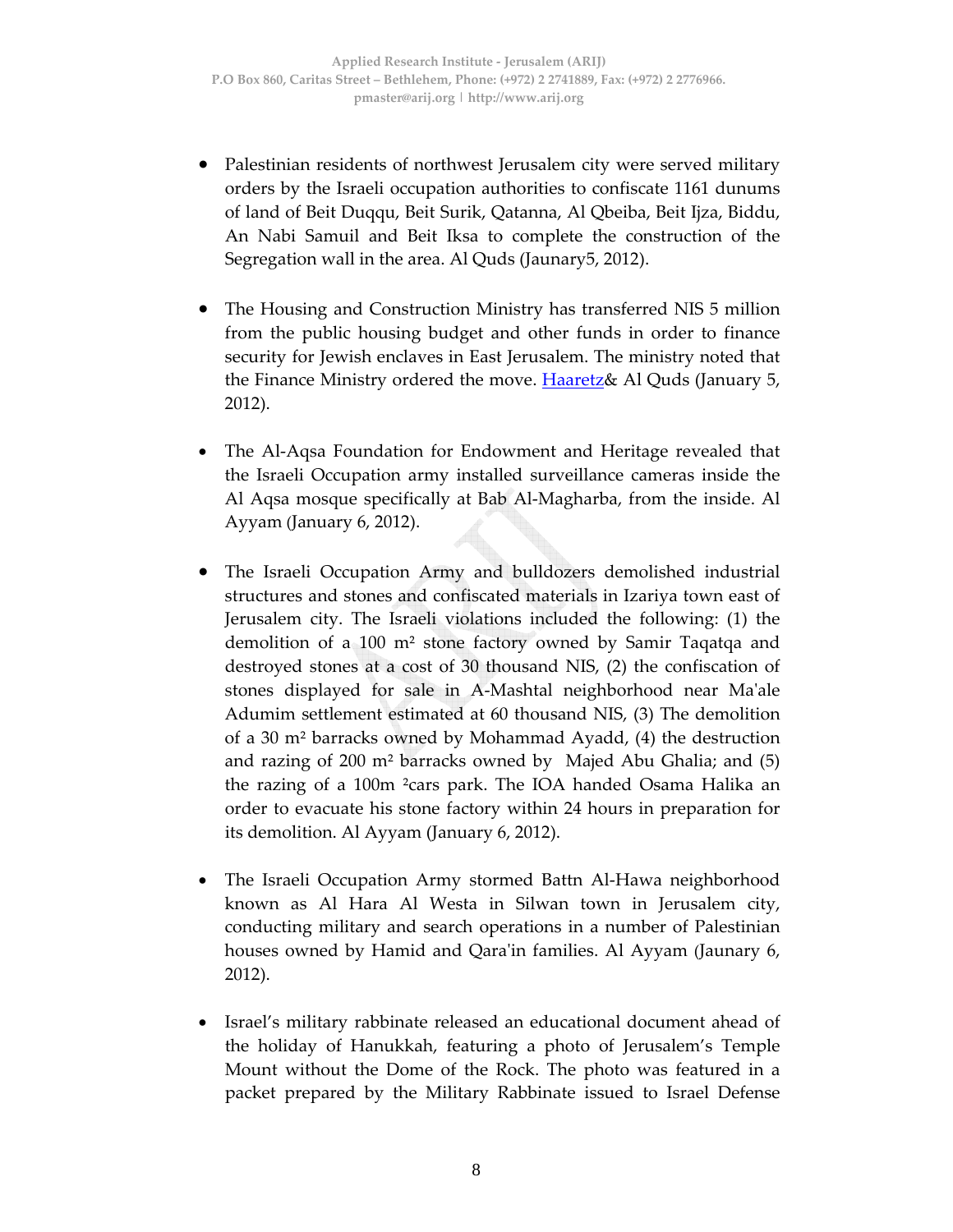Forces bases ahead of Hanukkah, under the section titled "The Festival of Jewish Heroism," which included an article and a quiz on the Jewish struggle against Hellenistic rule. Haartez & Al Ayyam (January 6, 2012).

- The Israeli occupation authority started to carry out new excavations south of Al Aqsa Mosque under the pretext of looking for a historic wall under the ground. These excavations are taking place in Silwan city south of Al Aqsa Mosque between Wadi Hilwa and Al‐Bustan neighborhood. The Israeli Occupation Army also implanted 50 unreal graves in the northern part of Silwan city in Jerusalem city to control and seize about 20 dunums of Palestinian lands there. This Israeli move comes to separate the area from the walls of Al Aqsa Mosque, where the IOA also intends to establish a chain of Talmudic gardens and a large Jewish museum in the area and connect it with the Jewish cemetery in Ras Al‐Amud and At Tur neighborhoods and the Maʹale Hazeitim and Maʹale David settlements. The IOA has already started its project in the area and heavy vehicles and bulldozers were seen going in and out and some of them carrying away piles of soil. Al Quds (January 8, 2012).
- The Israeli Jerusalem Municipality will confiscate Palestinian‐owned lands in the Jabal Al‐Mukaber neighborhood to set up a statue of Mahatma Gandi and a mediation center in an area between Jabal Al‐ Mukaber and the Jewish neighborhood of Armon HaNetsiv. The Hebrew daily Ma'ariv newspaper said the statue will be placed in a garden with a balcony for meditation that is being designed by Argentine architect Roberto Kahanov. The report added that the statue is being contributed by the municipality of Geneva and it will be identical to the one put up by it to honor the symbol of nonviolence. Al Ayyam (January 9, 2012).
- Al‐Aqsa Foundation for Waqf and Heritage revealed that a number of Israeli Occupation Army raided Al‐Aqsa mosque in Jerusalem city, describing the Army as "behaving aggressively,". The foundation said that ten soldiers walked around the compound with a tour guide. Such incidents are a violation of the sanctity of the compound and set a dangerous precedent. Al Ayyam (January 9, 2012).
- The Israeli occupation authorities closed the only road leading to Khan al‐Ahmar elementary school, dubbed school of tires, northeast of Jerusalem city. The Israeli Army warned the Bedouin residents of the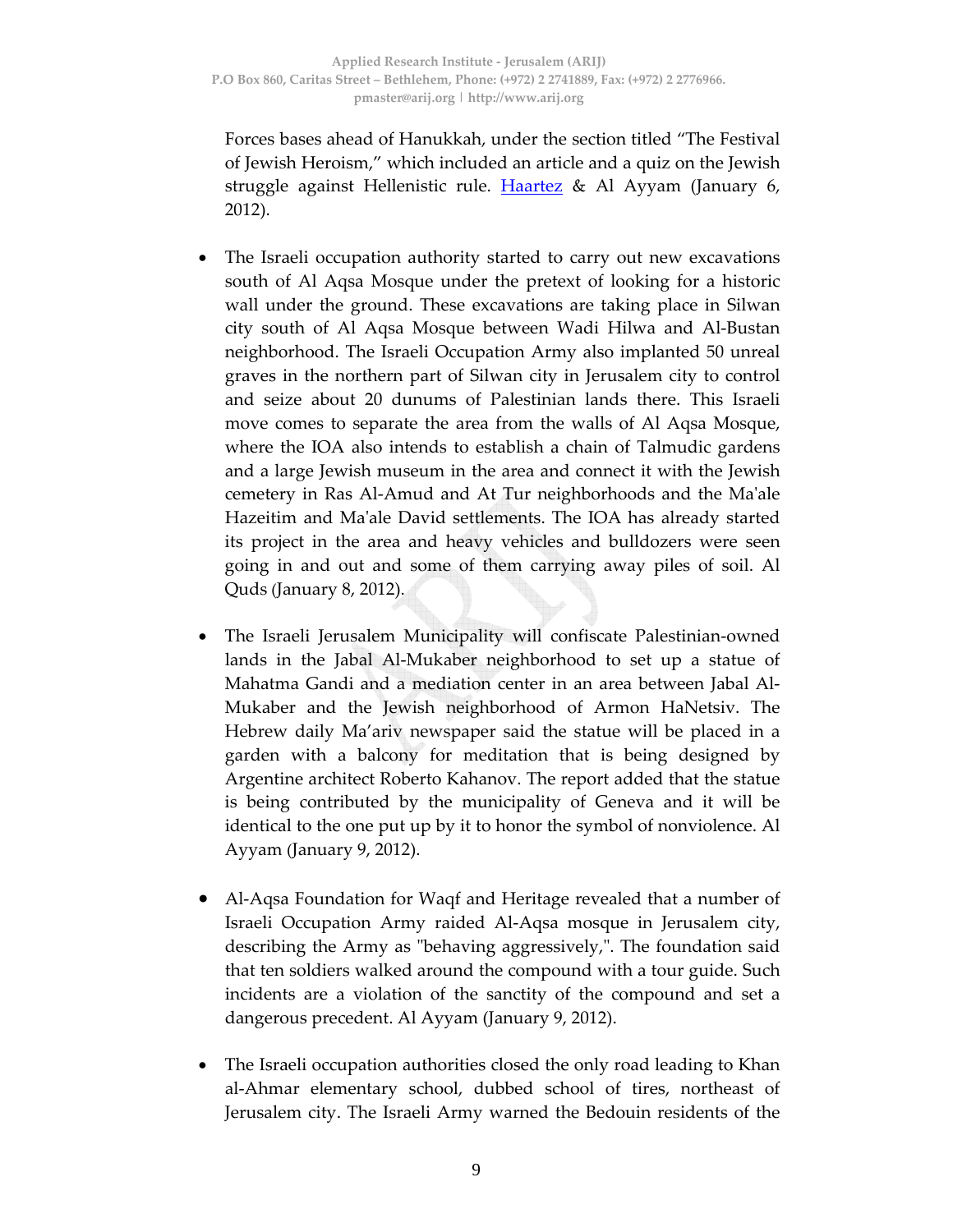area from heading to the school and put up cement blocks and a fence higher than 150 cm to prevent students and vehicles from reaching it. Al Quds (January 10, 2012).

- The Israeli Army bulldozers razed without pre‐notification 80 dunums of lands owned by Palestinian residents of Al‐Issawiya town in Jerusalem city in attempt to establish a Talmudic garden while the owners were prevented from reaching it. The razed lands are owned by ʹAbed, Dirbas, Abu Riala and Abu Al‐Hames families. The Israeli bulldozers already set up two to three meters high soil barricade, separating the homes from the plot where the bulldozers are working between Al Issawiya and the adjacent neighborhood of Mount of Olives. Al Quds (January 11, 2012).
- The Israeli occupation Authorities handed military order to demolish the house of Khadija Kayed Abd Al‐Razek located in Beir Ayoub area in Silwan town in Jerusalem city. Al Ayyam (January 12, 2012).
- Despite the government's promise to Washington to stop giving financial incentives for construction in West Bank settlements, the Israeli Housing Ministry announced that it would subsidize 213 of the 277 housing units it has approved for construction in Efrat settlement in the West Bank. The publicly stated reason for the new construction approved by the Israeli government is revenge for the Palestinian Authority's failed attempt to gain recognition as a state at the United Nations last fall. <u>Haaretz</u> & Al Quds (January 12*,* 2012).
- The Israeli Jerusalem Municipality handed military order to Siyam family in Biʹr Ayoub in Silwan town to demolish a store and a room for being added to the 110 square meters house he owns. The decision of demolition came as the construction and building law of 1965 without giving the family the right to object. Al Quds (January 14, 2012).
- The Israeli Jerusalem Municipality issued a decision to confiscate 117 dunums of Shu'fat and Beit Hanina lands for the interest of "bypass road No. 21ʺ, under items numbers 189 and 190 of building and construction law of 1965. Accordingly, the plan number A3456/M was developed by the local committee under items five and seven of the land Acquisition Law for public purposes. <u>Al Ayyam (January15,</u> 2012).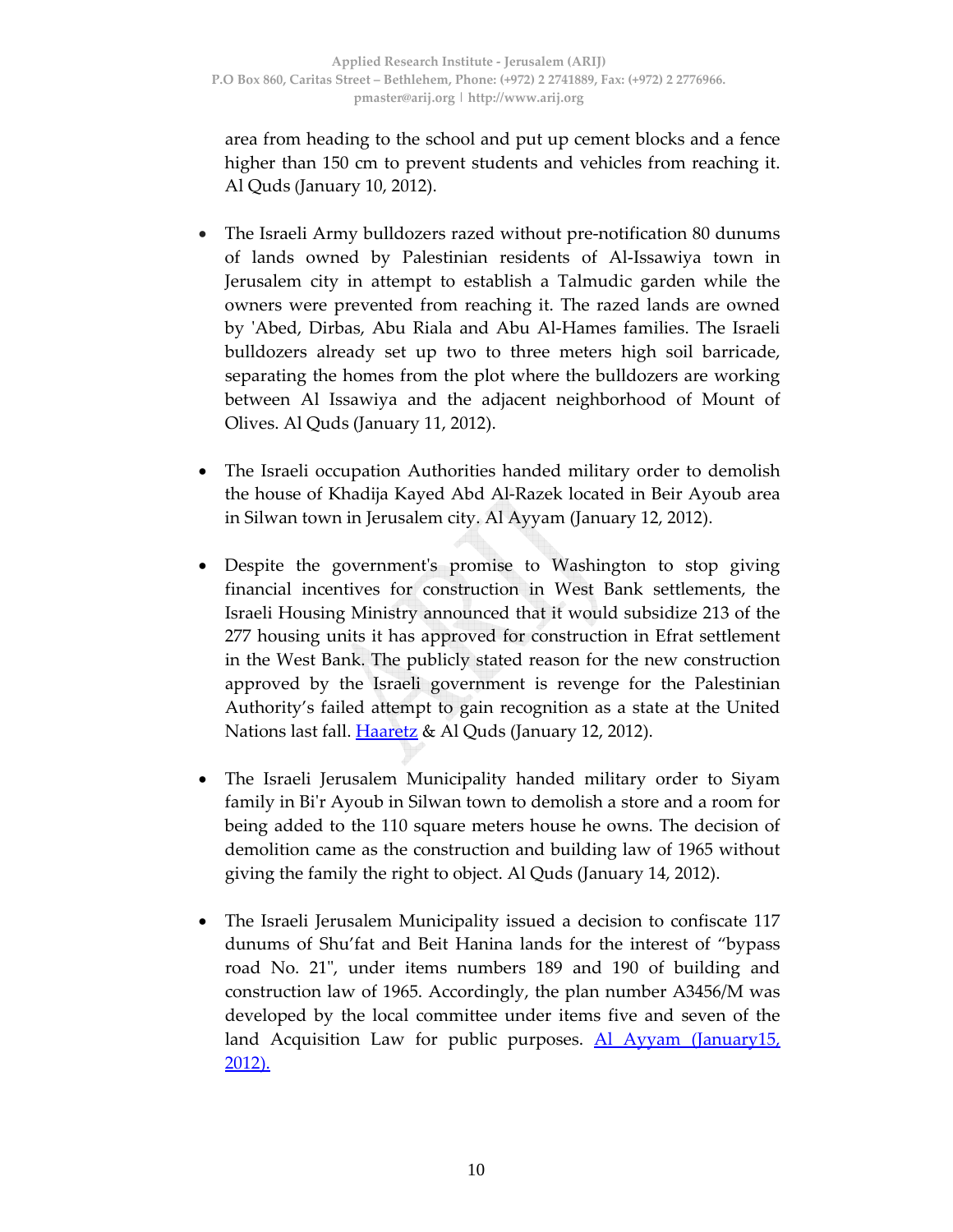- Israeli bulldozers increased the pace of work to establish Talmudic gardens in the area between the Damascus Gate and Herod's Gate (Bab el‐Amoud and Bab al‐Sahira) two of the most famous gates of the Old City of Jerusalem in an attempt to Judaize the city and change its historical and cultural character. Several Israeli bulldozers increased their work pace more than usual, after finishing the first part of work in the area near the Damascus Gate and in As Sultan Suleiman street, adjacent to the Old City's walls which character was completely changed through the establishment of car parking lots and a Talmudic garden near Sulaiman cave (Mugharet Sulaiman) in Sultan Sulaiman Street. Similar works are under way in Tantur Faron, an area south of Al‐Aqsa mosque. In addition, similar works are also under way in Wadi al‐Rababa, an area in Silwan south of Al‐Aqsa Mosque in order to establish Talmudic gardens, near al‐Bustan neighborhood in Silwan, aiming to remove the entire neighborhood after demolishing its 88 houses and displacing about 1600 Palestinian residents**.** Wafa January 15, 2012).
- The Israeli district committee for planning and building in the Jerusalem Municipality would discuss the plan to build 204 housing units in the French Hill settlement in east Jerusalem. Al Quds (January 15, 2012).
- The Israeli Army Bulldozers demolished 80 square meters roof house owned by Mohammad Abu Khader family in Shu'fat neighborhood in Jerusalem city under the pretext of being built without building permits. Mr. Khader indicated that the Israeli Municipality issued military order on January 9, 2012 to demolish the house within 7 days or to pay a fine of 150 thousand NIS. Al Quds (January15, 2012).
- The Israeli Occupation Army demolished an animal barn owned by Mustafa Ali Mustafa Debish in Sur Baher village southeast of Jerusalem city and an animal brux owned by Ali Mohammad Debish. Al Quds (January15, 2012).
- The Israeli court of Municipal affairs ordered the residents Hani Mohammad Abd Al‐Razeq (50 years old )in Bir Ayoub neighborhood in Silwan town to work for 3 months to serve the Israeli community and to pay a fine of 20 thousand NIS, under the pretext of lacking building permits. The court gave him 6 months to issue the building license. Al Quds (January 18, 2012).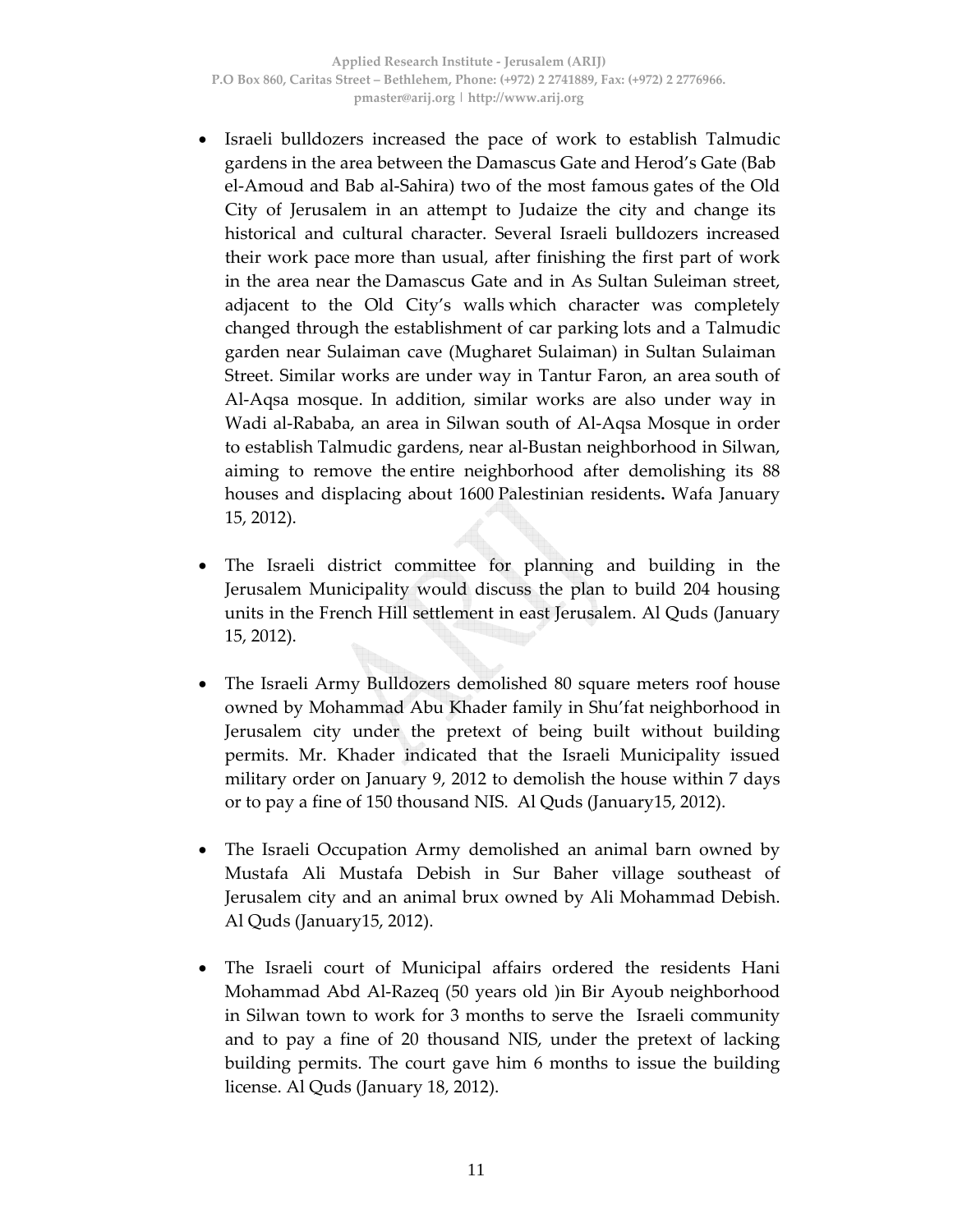- Israeli Police and Jerusalem Municipality workers stormed a number of neighborhoods; Al‐Salʹa, Wadi Yausul, Aien Al‐Luza in Silwan town in Jerusalem city and put up random roadblocks and issued tickets to Palestinian drivers across the neighborhood without any reason. Also the workers of Jerusalem municipality handed out 10 demolition orders to Palestinian residents in Silwan under the pretext of building without permits. Al Quds (January 19, 2012).
- Israeli settlers destroyed and damaged about 15 Palestinian cars in Nur Ad Dein Street in Jerusalem city. Al Ayyam (January 20, 2012).
- The Israeli local committee for building and planning at the municipality of Jerusalem approved the building of 32 housing units and office buildings in Ras al‐Amud east of Jerusalem city. These housing units and offices are included in the plan number 12259 prepared by the Municipality. Al Quds (January 21, 2012).
- An Israeli court in Jerusalem city has issued an injunction to freeze construction of the Talmudic gardens (A‐11092) on 740 dunums of land in al‐Tur and al‐Issawiya villages. The decision follows a petition by the Jerusalem Center for Legal Assistance and Human Rights, and it demands a response from the municipality and environmental authority by February 2012. Al Ayyam (January 22, 2012).
- About 20 Israeli settlers conducted provocative tours in neighborhoods and street in the old city of Jerusalem city, forcing Palestinian residents to close their stores. The settlers hold the Israeli flags and performed dances and Talmudic slogans**.** Wafa (January 22, 2012).
- A Group of Israeli Judges conducted visit to a military zone located on the roof of one of the Palestinian buildings in Batn Al‐Hawa neighborhood in Silwan city in Jerusalem. Al Quds (January 24, 2012).
- The Israeli Occupation Army raided the International Red Cross building in Ash Sheikh Jarah in Jerusalem city and arrested Mohammad Tahtoh and Khalil Abu ʹArafa, a lawmaker and former Palestinian minster;. Al Ayyam (January 24, 2012).
- The Israeli Knesset will discus a plan to demolish Al Magharbeh Gate in Jerusalem city. Al Quds (January 24, 2012).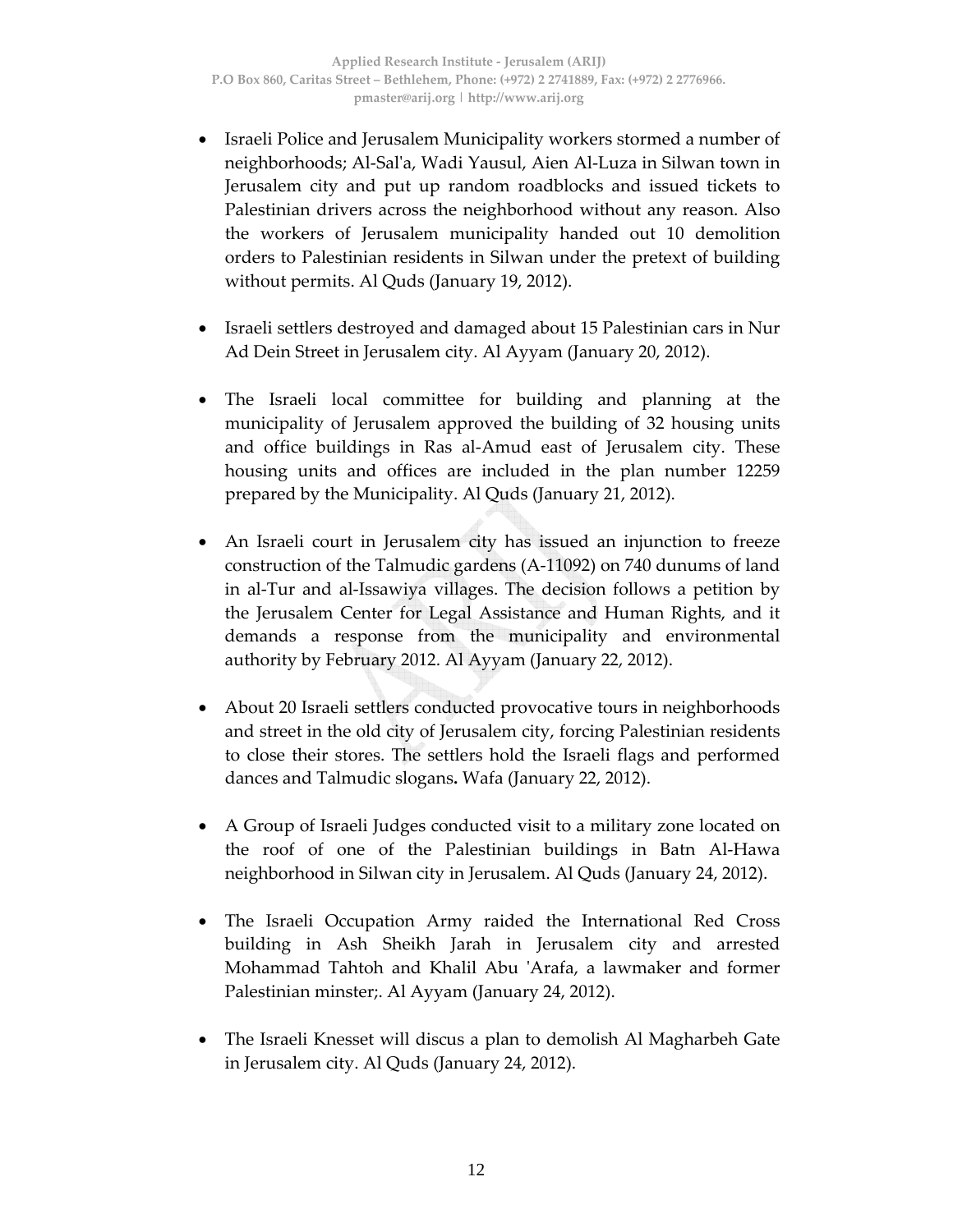- The Israeli Army bulldozers stationed in Al‐Fuheidat area located nearby an Israeli military base called "'Anatot", east of 'Anata town and demolished a 100 m<sup>2</sup> house owned by local resident Imad Omar Khalil Al‐Lahalia and inhabited by 20 family members under the pretext of lacking proper authorization. Mr. Al‐Lahalia indicated that he received a demolition order for his house on January 18, 2012 where, according to the military order, he has three days time to evacuate the house before it would be demolished. He also added that this is the second time the Israeli Army demolishes his house where they demolished his 180 m2 house, in the year 1996 under the same pretext.. Al Quds (January 25, 2012).
- The Israeli Army bulldozers accompanied with the Israeli Occupation Army, stormed Wa'r Al‐Beik area in 'Anata town northeast of the city of Jerusalem and started without prior notification to demolish seven residential barrackses owned by Palestinian Bedouin families under the pretext of lacking building permits due to their location in an area classified as ʹCʹ according to OSLO II Interim agreement of 1995 where Israel retains full control over security and administrative issues. The demolished structures are owned by: Ahmad Mohammad Suleiman Jahalin (5 family members displaced), Mousa Mohammad Suleiman Jahalin (8 family members displaced), Youseph Mohammad Suleiman Jahalin ( 7 family members displaced), Jibril Mohammed Suleiman Jahalin (2 family members displaced), Omar Mohammad Suleiman Jahalin ( 5 family members displaced), Jamiela Mohammad Suleiman Jahalin(5 family members displaced) and Salim Shawamreh (7 family members displaced). Al Ayyam (January 25, 2012).
- Israeli police and Jerusalem Municipality workers handed out new military orders to demolish houses and commercial structures in Wadi Qaddum neighborhood and ʹEin Al Luza in Silwan city. Of the notified families, the following were known: Farokh, Sharf and Hamami. Al Ayyam (January 26, 2012).
- The Israeli Jerusalem Municipality workers along with the Israeli Occupation Army attacked stalls and sellers in Bab Al ʹAmud area and Suleiman and Salah Ad Deen streets in Jerusalem city. The IOA detained a number of sellers and confiscated the contents of the stalls. Additionally, the IOA issued tickets against stallsʹ owners and forced them to sign a pledge to not to return to work in the area. In addition to that, the Israeli police conducted military operations to a number of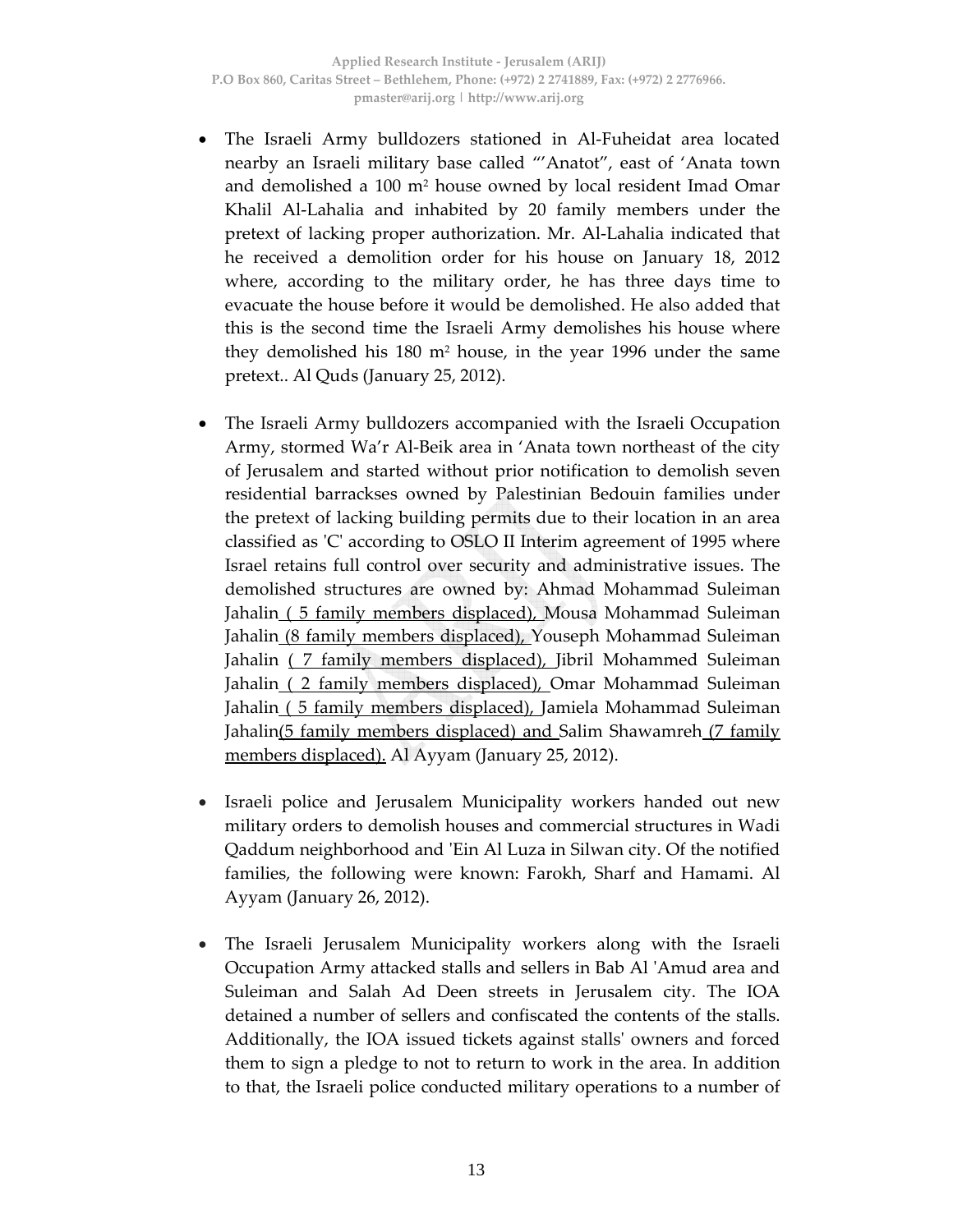Palestinian cars where they stopped drivers and issued tickets. Al Quds (January 27, 2012).

- The Department of Israeli Antiquities poured concrete in the tunnel adjacent to "Suleiman Cave" in Suleiman street in Jerusalem city. One of the workers in the site indicated that today is the opening of an emergency exit to "Suleiman cave", where the concrete was poured to support the huge rocks in the area to prevent its collapse. NBPRS (January 26, 2012).
- The Palestinian Defense Committee in Silwan city revealed that the Israeli Occupation Authorities started to construct a road that extends from the northern area of Silwan city towards Al Umawiya palaces near Al Aqsa mosque walls. The area where the road is being constructed witnessed some construction work during the last couple of weeks for the establishment of an Israeli Talmudic garden, which will be established on 750 dunums of lands of Al Isawiya and At Tur communities in East Jerusalem. Al Quds (January 29, 2012).
- The Israeli Right–wing settlers are planning to establish a new outpost in Beit Hanina city to the north of Jerusalem city after claiming that they legally bought two Palestinian houses in the city .Al Quds (January 28, 2012).
- The Israeli Occupation Army closed Silwan charitable society and Silwan Sport club for one month. The IOA surrounded al‐Bustan neighborhood in Silwan and several other adjacent neighborhoods and arrested Board Member of Silwan charitable society Khalil al‐Abbasi. Al Quds (January 30, 2012).
- The Israeli Occupation Army bulldozers demolished 30 meters square room added to an already existing house owned by Mohammad Jamal Hasona in Shu'fat neighborhood in Jerusalem city under the pretext of lacking building permits. The IO bulldozers also demolished the fence around the house. The house is 90 meters square area and is inhabited by seven family members; Owner of the demolished structure indicated that he did not receive any demolition order before. Al Ayyam (January 31, 2012).
- The Israeli Occupation Army demolished 72 meters square residential caravan owned by Mohammad Samara in Ash Sharqiya neighborhood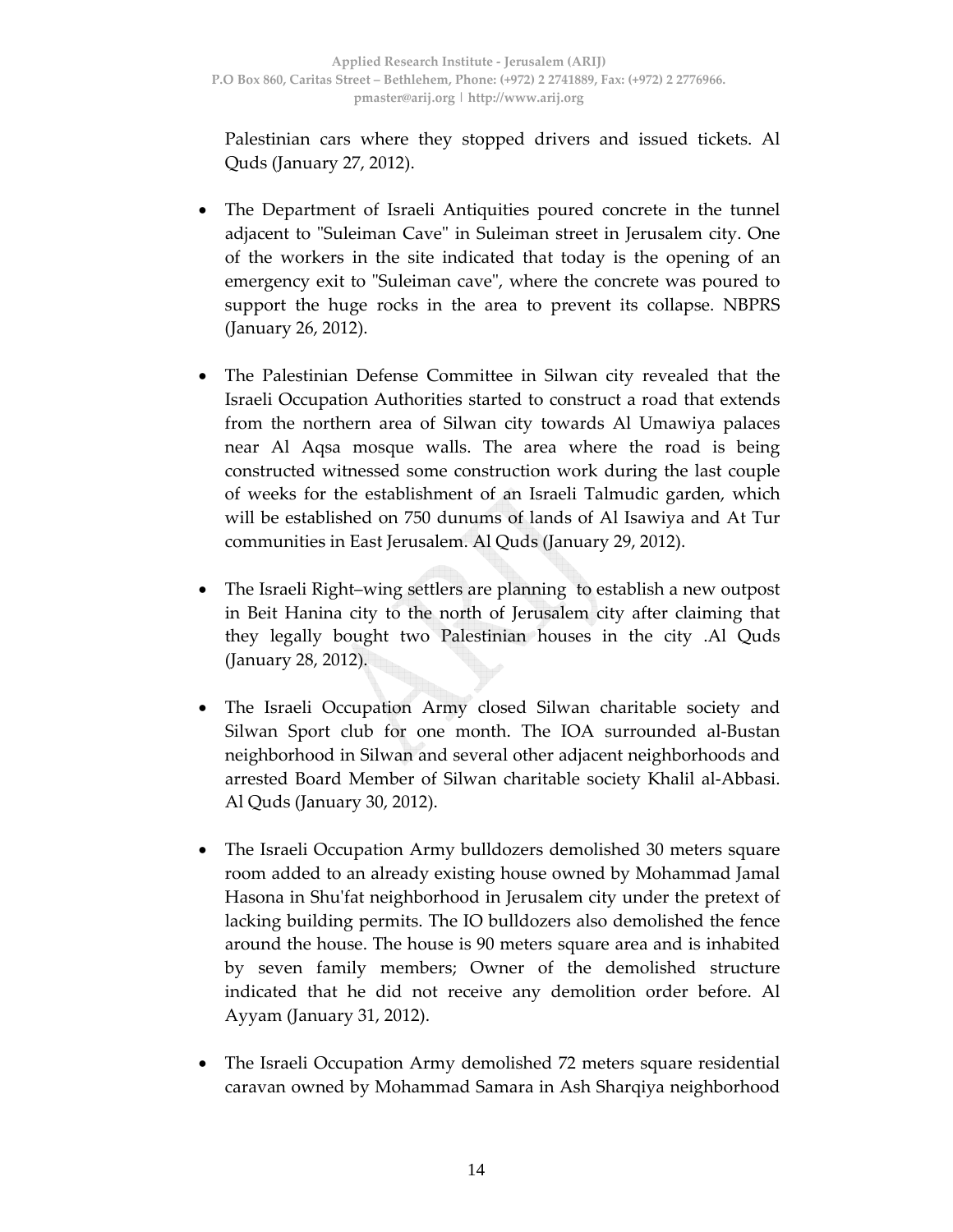in Beit Hanina city north of Jerusalem city. Al Ayyam (January 31, 2012).

- The Israeli district committee for planning and building at the Municipality of Jerusalem will be discussing a plan to establish a new park entitled "Giv'ati park" and holds number 13542 in its meeting that will be held on the 13<sup>th</sup> of February 2012. The committee will approve the establishment of the park that will ultimately be linked with Bab Al‐Magharba, through the construction of a bridge between the building and the entrance of the gate. According to the plan, a huge building with 10626 meters square area will be built in addition to an underground parking for 250 cars. The Israeli local committee for building and construction approved the plan on February 28, 2011. Al Quds (January 31, 2012).
- The Israeli district committee for planning and building at the municipality of Jerusalem approved on January 2, 2012 a plan number 13900 to establish a dumping site (landfill) on 500 dunums of lands located between Al Isawiya and ʹAnata towns in Jerusalem city. It is worth mentioning that 13 dunums of these lands will be designated for constructing roads to serve the site and to establish a huge landfill infrastructure network for solid waste management. The lands where the landfill is going to be established are located near the "E1" area where 3900 housing units are planned to be built in an attempt to expand the Maʹale Adumim settlement and establish a geographical contiguity between Maʹale Adumim settlement bloc and Israeli settlements inside Jerusalem. The Other Plan includes the establishment of a new dumping site on 150 dunums of lands north of Jerusalem city and south ʹAtarot Industrial Zone, near Bir Nabala and Qalandyia villages. Al Quds (January 31, 2012).
- The Israeli Public Security Minister, Yitzhak Aharonovitch, indicated that the Jerusalem police will inaugurate a new police station atop the Mount of Olives (Har Hazeitim) in two weeks. Twenty Five police officers will be stationed there to guard against an grave desecration in the Mount of Olives cemetery and to prevent stone throwing incidents. The plan of the station has been undergoing work for over a year, in coordination with international Jewish groups who have demanded a greater police presence at the cemetery.<u>JPost</u> (January 31,2012).

## **Hebron**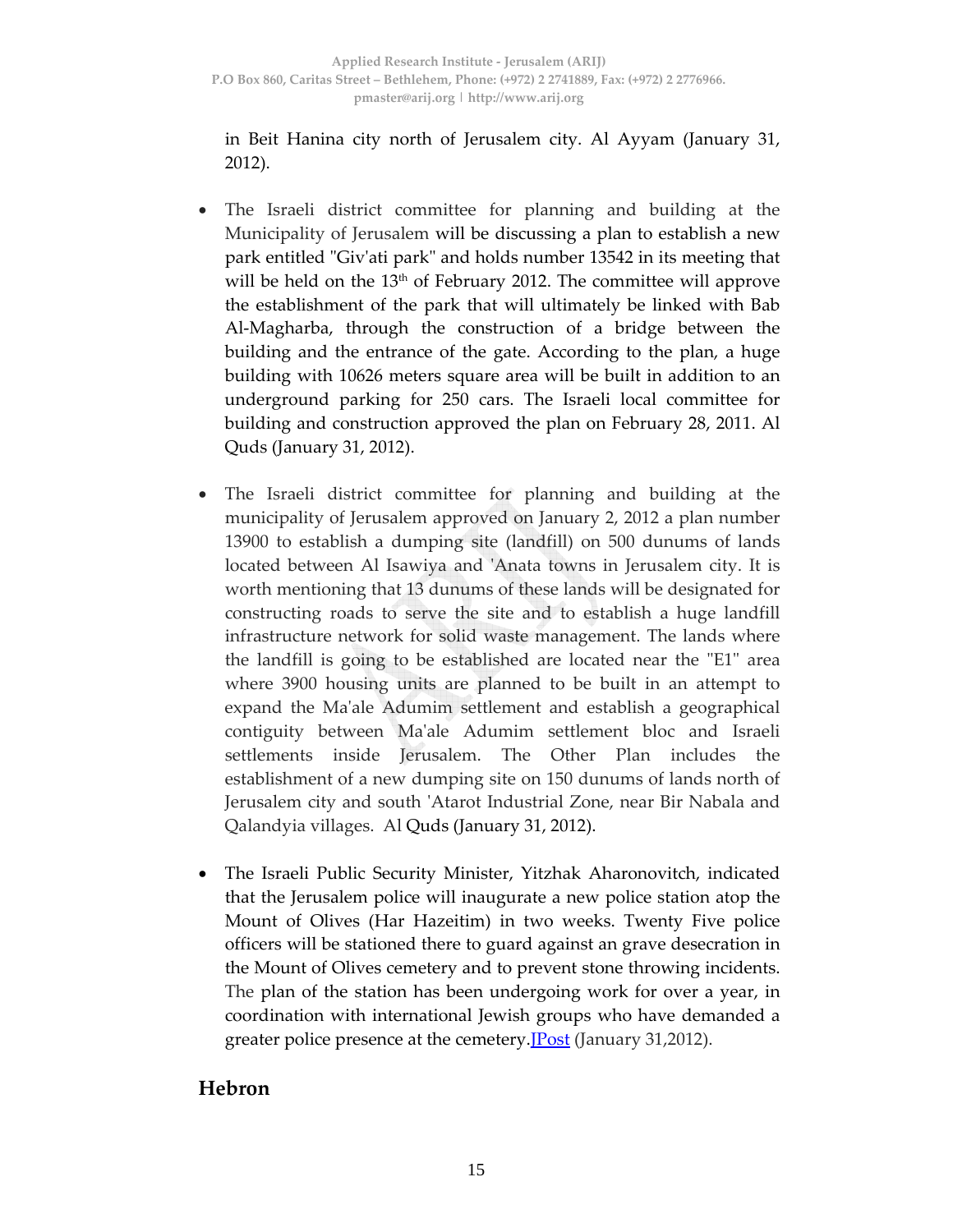- The Israeli Occupation Army detained a number of Palestinian citizens in Jabal Al Rahma area in Hebron city and checked their ID cards. Al Quds (January 2, 2012).
- The Israeli Occupation Army raided Yatta town south of Hebron city and conducted military and searching operations in a number of Palestinian houses owned by Issa Jalal Daoud, Hamad Kamel Daoud, Abd Al‐Karim Naef Zaid and Issa Mustaffa Al‐Najar. Al Quds (January 3, 2012).
- The Israeli Occupation Army set up military checkpoints at Jurat Al Jas north of Hebron city and checked Palestiniansʹ ID cards. Al Quds (January 4, 2012).
- The Israeli Occupation Army raided a car spare parts shop owned by Zain Khader Abdl Mhisen Al‐Alami under the pretext that is located near the main Jerusalem ‐ Hebron road (Israeli bypass road 60) and confiscated a truck. Al Quds (January 4, 2012).
- Also the Israeli soldiers conducted military and searching operations in a number of Palestinian houses owned by Issa Jalal Daoud, Hamad Kamel Daoud, Abd Al‐Karim Naef Zaid and Issa Mustaffa Al‐Najar.Al Ayyam (January 4, 2012).
- The Israeli Occupation Army soldiers raided Yatta town south of Hebron and conducted military and search operations in a number of Palestinian houses owned by Kamel Al‐Sraeʹ, Fawaz Bulbul, Rashed Ed Atieh Mansi and Mahmud Hussein Bulbul. In addition, the Israeli Army raided south of Hebron city and searched the houses of Nabil Ahmad Abd Taha and Al Jneidi. Al Ayyam (Jaunary 5, 2012).
- The Israeli occupation troops erected a military checkpoint at Halhul Bridge, Sa'ir and Bani Na'im towns in Hebron city, stopped and searched Palestinian cars and checked their ID cards. Al Ayyam (January 5, 2012).
- The Israeli Occupation Army set up military checkpoints at a number of neighborhoods in Hebron city and at As Samuʹ and Dura towns where they stopped Palestinian cars and checked residents' ID cards. Al Quds (January 6, 2012).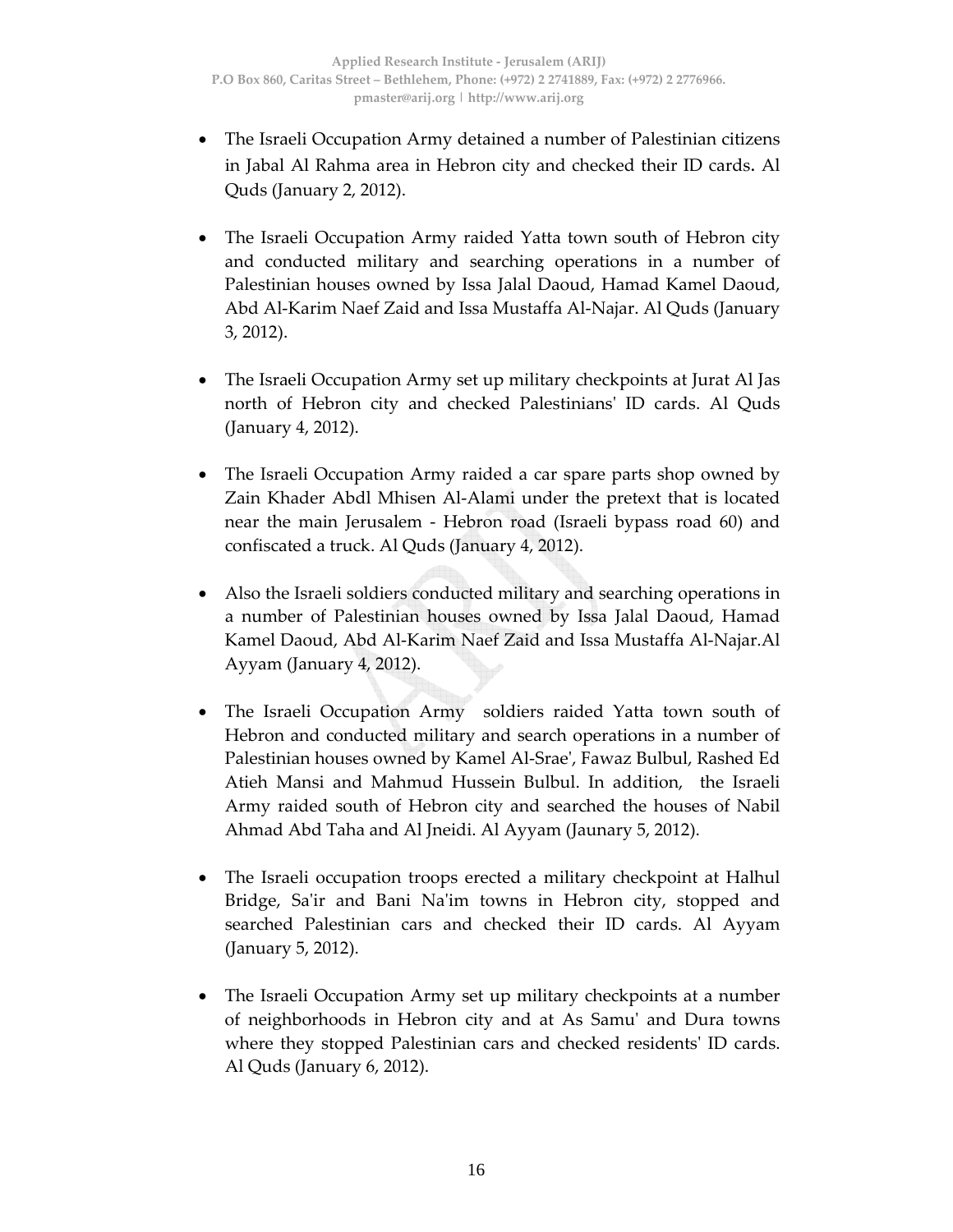- The Israeli Occupation Army raided Bahr bakery in Beit Ummar town and destroyed the windows of the bakery and attacked the worker; Zohair Moqbel (40 years old). Al Ayyam (January 9, 2012).
- The Israeli occupation authorities handed seven Palestinian families in Khirbet Umm al‐Khair east of Yatta town in Hebron city orders to halt construction in their eight houses, a tent and a fence under the pretext of lacking building permits. The threatened houses are owned by; Salim Mohammad Khalil, Ikhlas Ali, Adel Salman, Bilal Salman, Khairi Salman, Maliha Hamad,Khairi Salman and Sliman ʹEid. The orders. Al Ayyam (January 9, 2012).
- Dozens of Israeli settlers attacked and threw stones at the house of Jodi Abdul Jawad house, and set fire into his car in Al‐Baqaʹa area east of Hebron. The Israeli settlers were divided into two groups; one set Abdul Jawad's car on fire and the other attacked the house with stones to prevent Abdul Jawad from coming out to defend his property. Al Ayyam (January 10, 2012).
- The Israeli occupation authorities handed 11 demolition orders to Palestinians residents in Khallet al‐Dar north of Yatta town south of Hebron city. Owners of the threatened structures are Abu Turky, Al – Atrash and Abu Sneinah families. Al Quds (January 11, 2012).
- The Israeli Occupation Army raided a number of towns and searched a number of Palestinian houses and stores owned by Jamal Abu Salah in Dura town, Jamal Al‐Sarafa in Kinar south of Hebron city. Furthermore the Israeli soldiers closed Beit ʹAmra village southwest of Yatta town with cement blocks causing obstruction of residents movement Al Ayyam (January 12, 2012).
- The Israeli Occupation Army raided Idhna, Halhul, Dura and number of communities in Hebron city where they stopped and searched Palestinian cars and checked ID cards. Al Ayyam (January 12, 2012).
- The IOA also raided a number of communities and searched a number of Palestinian houses and stores owned by Jamal Abu Salah in Dura town and Jamal Al‐Sarafa in Kinar south of Hebron city. Furthermore, the Israeli soldiers closed Beit ʹAmra village southwest of Yatta town with cement blocks causing obstruction to residents' movement. Al Ayyam (January 12, 2012).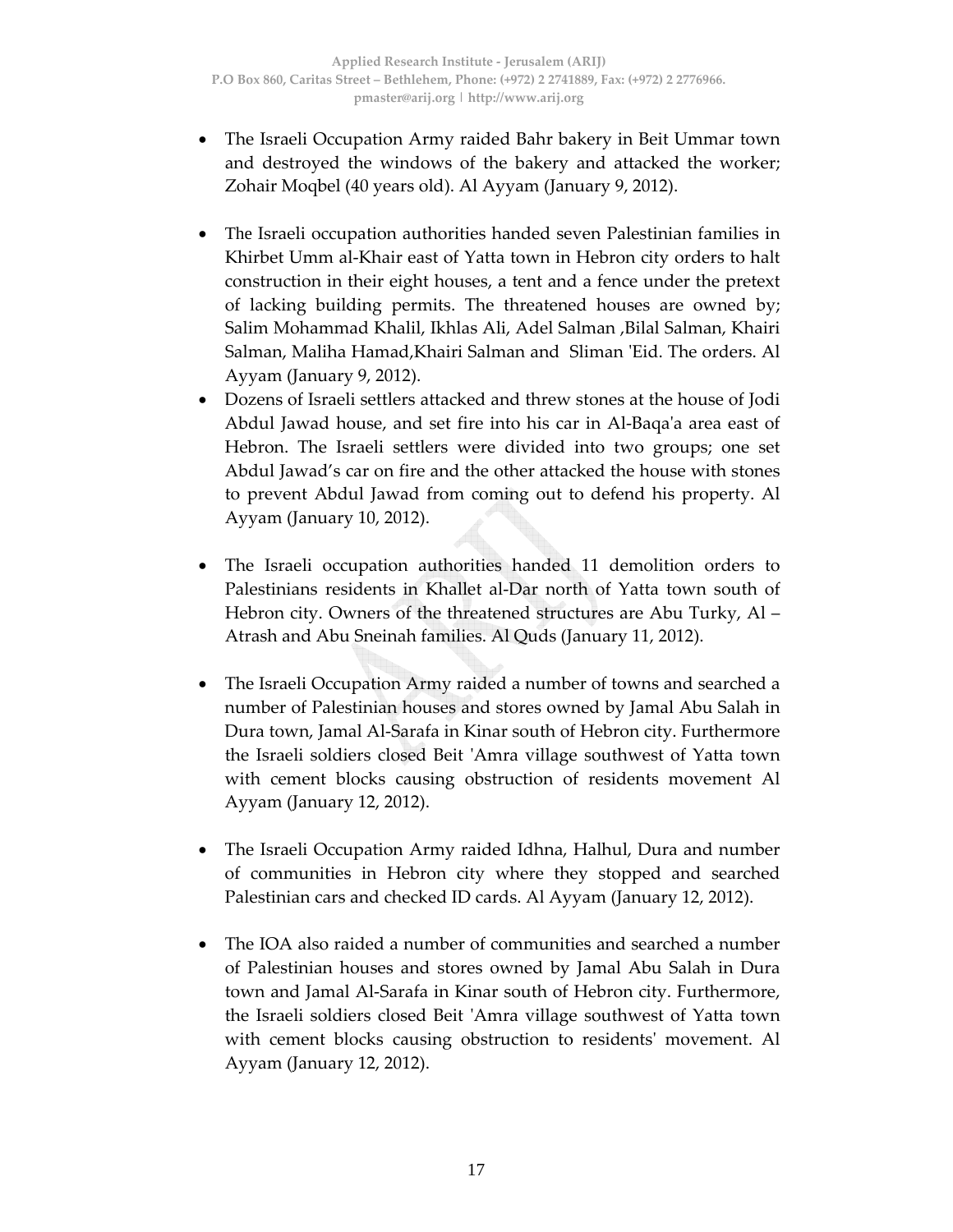- The Israeli Occupation Army dismantled 10 structures in Mitzpe Avichai (Avigail) outpost near Kiryat Arbaʹ settlement in Hebron city; nine of which, were inhabited. Security forces have demolished the illegal outpost in the past, but settlers rebuilt it. Prior to the eviction, large Israeli security forces deployed in the area and blocked the roads leading to the outpost. Al Quds (January 13, 2012).
- The Israeli Occupation Army raided the office of journalist Amin Abu Warda in Nablus city and confiscated his computers, cell phones, cameras and memory cards. The IOA also raided his house and confiscated his personal mobile and laptop as well as his sonʹs mobile phone. Al Quds (January 13, 2012).
- A group of Israeli settlers with the protection of Israeli Occupation Army closed Beir Al Sabe' street while settlers visited 'Otniel settlement grave in Hebron city and chanted Talmudic slogans. Al Ayyam (January 13, 2012)
- Israeli Occupation Army handed military order to demolish a mosque within 3 years in Al-Mafqara area south of Yatta town in Hebron city under the pretext of being built without permits. The mosque was demolished approximately 2 months ago and residents rebuilt it. Maannews (January 13, 2012).
- The Israeli settlers of Ramat Yishai settlement set fire into Han'a Abu Haikal car for the fifth time to force her to leave the house in Tel Rumeida area in Hebron city and threw stones at her house. It is worth mentioning that settlers offered 24 million dollars for her to leave the house. Al Ayyam (January16, 2012).
- The Israeli Occupation Army closed all the entrances leading to Beit Ummar town north of Hebron city with cement blocks. Al Ayyam (January 16, 2012).
- The Israeli Occupation Army closed the Al Karajat gate in the old city of Hebron by cement blocks to prevent residents from monitoring what the Israeli bulldozers are digging. Al Quds (January 17, 2012).
- The Israeli soldiers raided Idhna, Hahul, Dura, Yatta towns and a number of neighborhoods in Hebron city, stopped Palestinian cars and checked in their ID cards. Al Ayyam (January 18, 2012).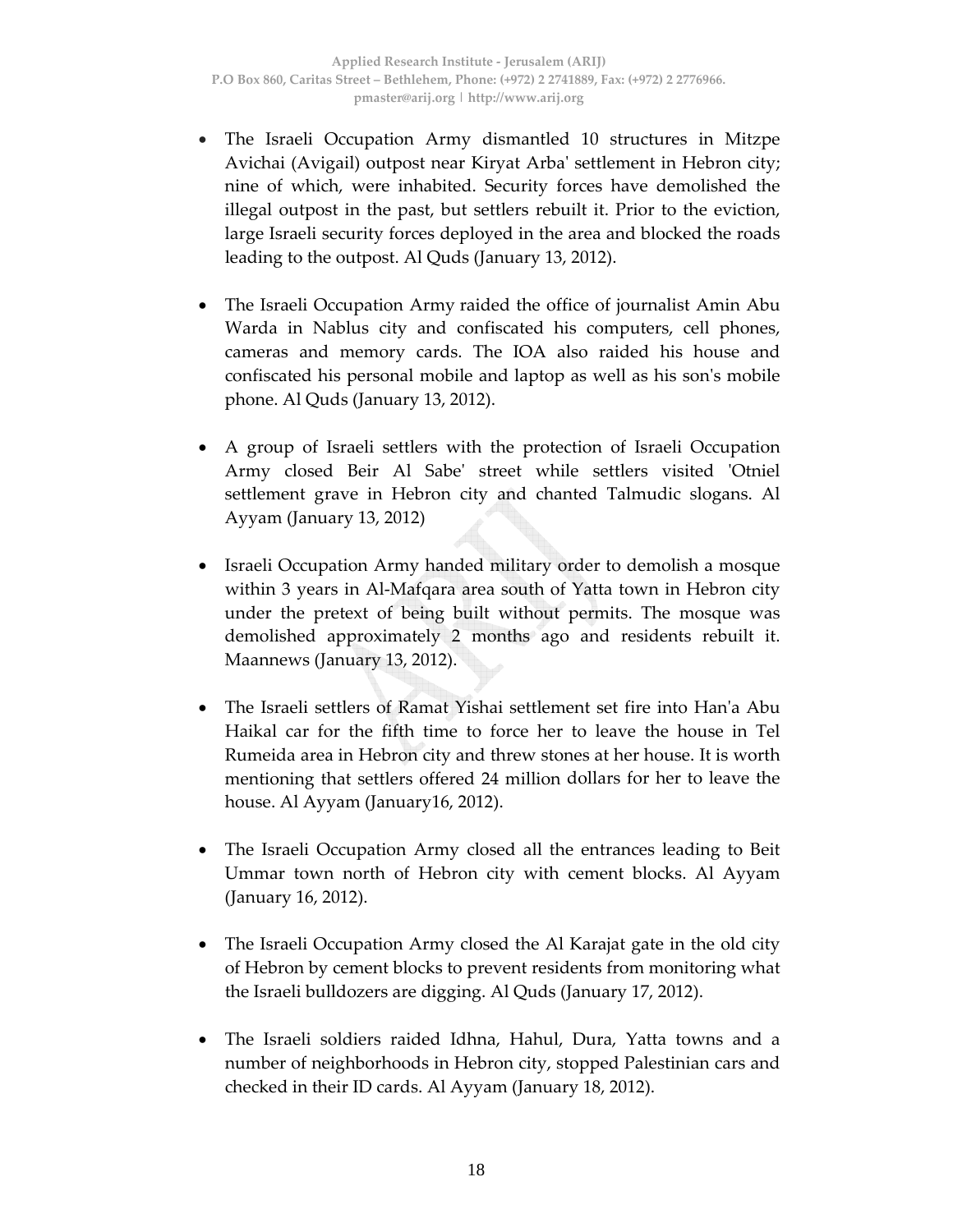- The Israeli Occupation Army raided the house of Firas Ibrahim Hamid Abu Maria in At Tariqba neighborhood in Beit Ummar town north of Hebron city and messed with its contents. Al Quds (January 19, 2012).
- Israeli settlers of Pene Hever settlement located east of Bani Na'im town in Hebron Governorate chased and threw stones at Palestinian Shepherd; Ibrahim George and prevented him from reaching his land. In addition, the settlers dumped garbage and dirt in the water well in Birin area located between Yatta and Bani Na'im towns and uprooted trees owned by Jihad Mawas from Bani Naʹim town. Al Quds (January 19, 2012).
- Resident Nidal Abu Sniena was notified by the Israeli Occupation Authorities to halt the construction at his under construction house in Khirbet Al Qass south of Hebron city. Wafa (January 19, 2012).
- Dozens of Israeli settlers of Gush Etzion settlement block south of Bethlehem city and under the protection of Israeli Occupation Army carried out provocative tours in Hai Al‐Mintar area (Al‐Mintar neighborhood) and Beit Zʹaita. During the tour, clashes broke between Palestinians and Israeli Army, no injuries were reported. The IOA fired tear gas bombs and rubber bullets towards Beit Ummar residents and detained Ahmad Ibrahim Al‐Alami at the entrance of the town. Al Quds (January 21, 2012).
- The Israeli Occupation Army stormed Bir Al-Basha village and declared it as closed military area and raided Ghawadreh's house as well as the houses of several family members, destroying their contents and photographing them thoroughly. Al Quds (January23, 2012).
- The Israeli occupation troops raided Beit Ummar town and conducted military and search operations in some Palestinian houses owned by Bahjat Shahdi Al‐Alami, Mohamad Husien Al‐ʹAlami .Wafa (January 24,2012).
- The Israeli Occupation Army served citizens from Khallet Abu Baiyda in Bani Na'im town east of Hebron city military orders to demolish Shuhada al‐Haram school, and 3 other houses under the pretext of lacking building permits due to its location in area "C". The orders were handed to Haroun Taraera who owns two-storey house and 360 square meters store, the house of Shehda Sliman Yacoub Taraera which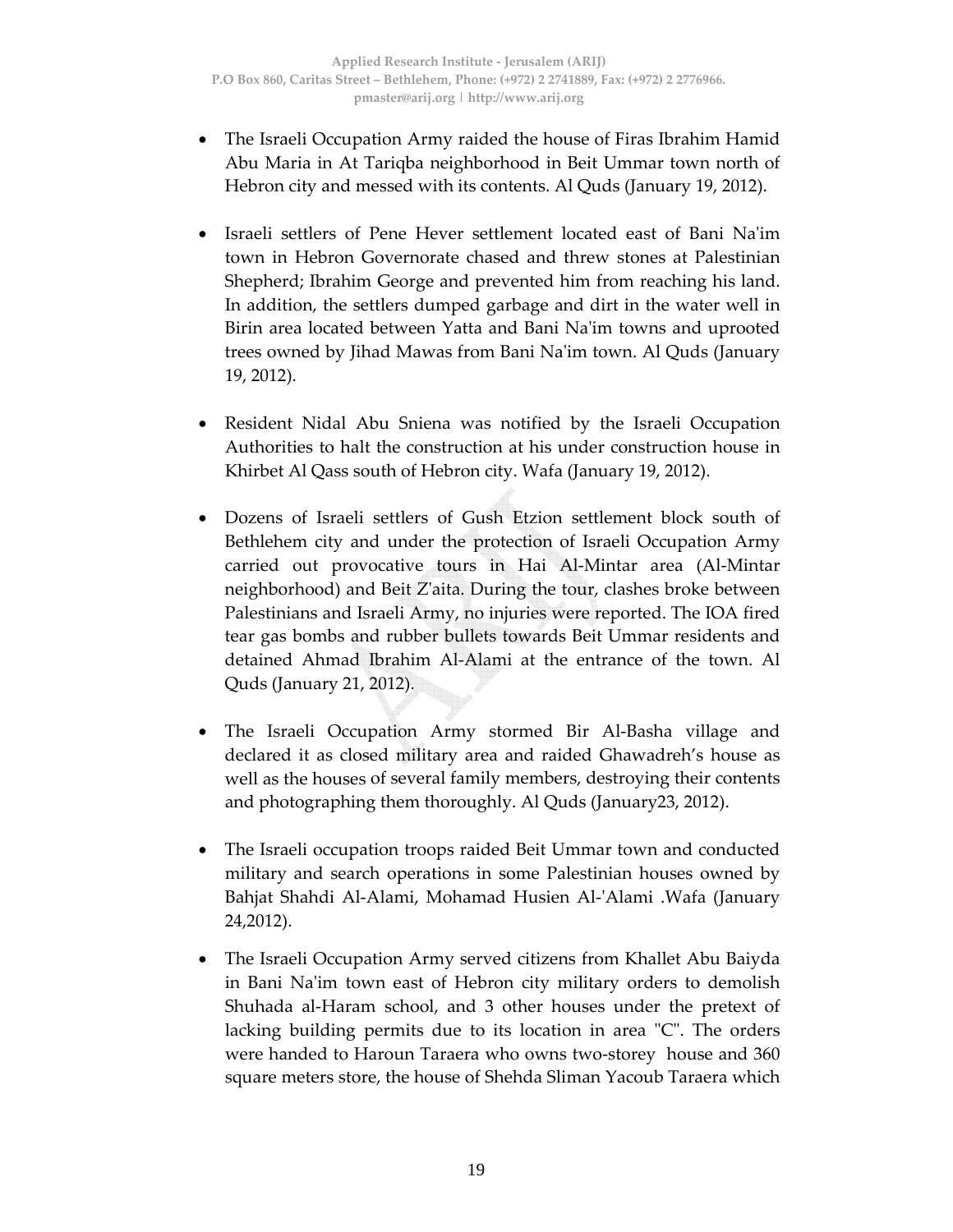is composed of 2 storeys, a store and 4 rooms, and the house of Nafez ʹAtieh Ziydat. Maannews (January 24, 2012).

- The Israeli Occupation Army raided Khirbet 'Ein Ar Rifa'iyeh east of Yatta town south of Hebron city and stormed the house of Mohammad Jebreil Jaber Ibrahim (60 years old) preventing him from repairing his house under gunpoint. The IOA confiscated construction equipments and tools (agricultural tractor, concrete mixer and concrete pump) and expelled workers. Furthermore, the IOA ran over Mahmud Au Aqbetia (26 years old) while trying to stop them, and forced him to sign a paper stating "Forbidden to work in this building." Maannews (January 25, 2012).
- The Israeli Occupation Army demolished 4 houses in Khirbet Um Al-Khair east of Yatta town south of Hebron city. The demolished structures are owned by; Mohammad Al‐Hathalin, Abd Allah Al‐ Hathalin and Salem Al‐Hathalin, who was beat and attacked by the IOA. It is worth mentioning that it is the second time that the IOA demolishes the houses of Al Hathalin family. Wafa (January 25, 2012).
- Israeli Occupation bulldozers closed a dirt road in the Tel Rumeida area of Hebron city. The closure aims to put pressure on the Abu Heikal family to leave the area, as they can no longer access their home. Israel already closed the main road to their home because of its proximity to the illegal Israeli outpost Admot Yishai. The dirt road was the only remaining entrance to their street. Al Quds (January 25, 2012).
- The Israeli Occupation Army raided and searched resident Jamal Al‐ Tawil in Kheleh Al‐Forn south of Hebron city and confiscated a Gasoline generator, 3 cylinders gas, welding machine and some other hand tools. Also the IOA searched barracks and rooms in the farm causing damages to the properties. Meanwhile, the Israeli troops confiscated an agricultural tractor owned by Mahmud Abu Qabatiya south of Hebron city. Wafa (January 25, 2012).
- The Israeli Occupation Army raided several towns in Hebron city and attacked a number of Palestinian citizens near Qiryat ʹArba settlement; resident ʹAdi Al‐Jaʹbari was known. The IOA also raided Saʹir and Shuyokh towns east of Hebron, conducted military and search operations to the house of Mohamad Al‐Falah and destroyed its contents. In addition, the Israeli troops carried out training operations,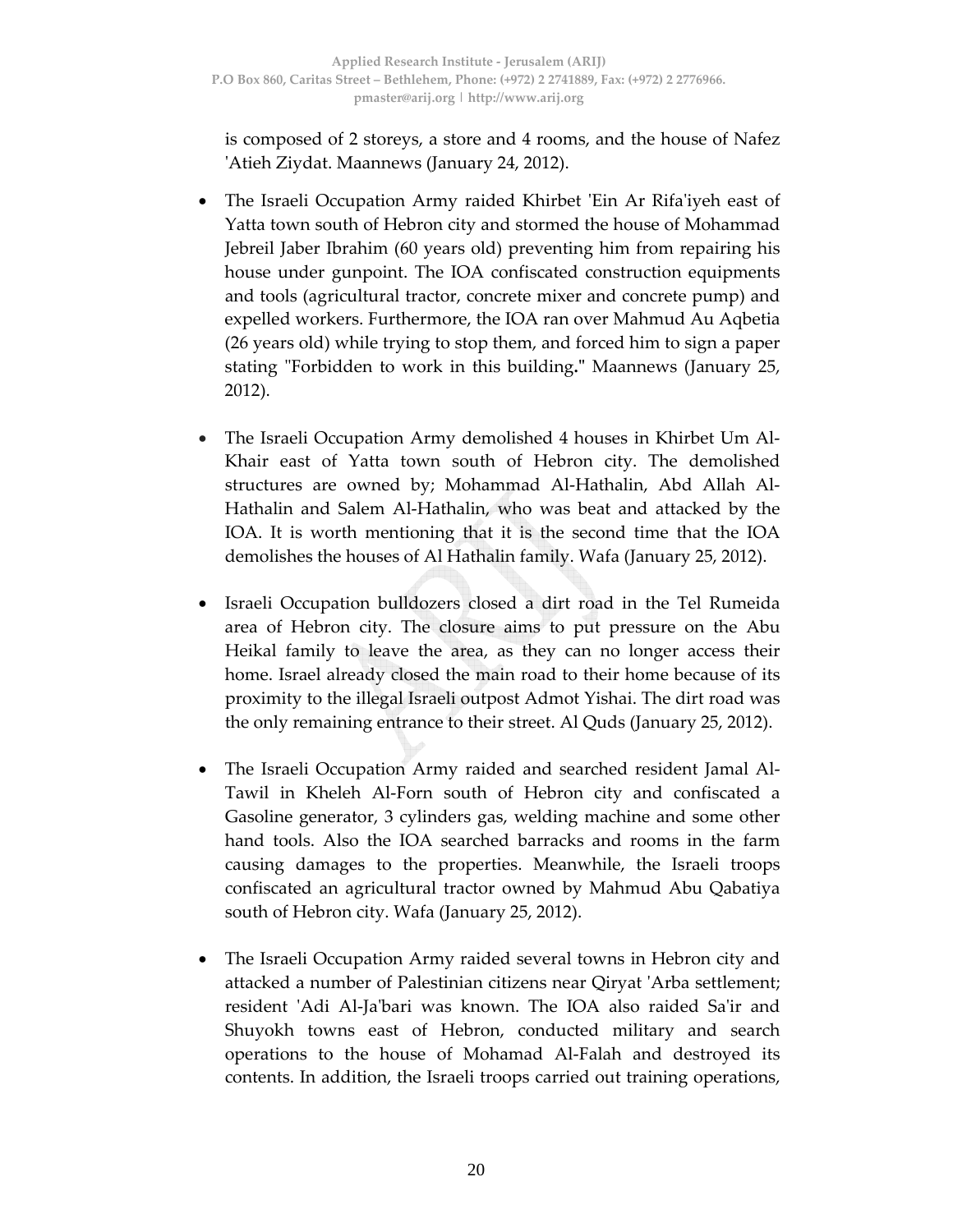launched tear gas bombs and bullets in areas near Al‐Ramaden town. Al Quds (January 28, 2012).

- A number of Israeli settlers of Asfr settlement located on the lands east of Saʹir town in Hebron city raided Palestinian lands known as Al Qanub area east of the town and started planting the land. The Israeli bulldozers are still razing the lands in an attempt to construct a road that will link the settlement with the confiscated lands. Al Quds (January 28, 2012).
- The Israeli Occupation Army closed the entrance of Al Fawwar refugee camp south of Hebron city, detained a number of Palestinian cars, and checked residentsʹ ID cards. Al Ayyam (January 29, 2012).
- The Israeli Occupation Army raided Khirbet Janba east of Yatta town south of Hebron city, and handed its residents notification to close the main road that link the four communities, Bier Al 'Add, Khirbet Halawa, Al‐Fakhain, Al‐Tiban, and Al‐Markiz with the road number 314 that leads to the settlement. Al Quds (January 29, 2012).
- The Israeli Occupation Army started to expand Karmi'el settlement on the expense Palestinian lands east of Yatta town south of Hebron city. The Israeli Bulldozers already razed about 10 dunums of Palestinian lands to expand the southern side of the settlement. Al Hathalin families own the targeted lands. Al Quds (January 30, 2012).
- The Israeli Occupation Army along with the Israeli Civil Administration notified Imneizel village council east of Yatta town in Hebron city to demolish and remove the solar cells that provide the area with electricity. Also the IOA handed Khalil Al‐Nawajʹa military order to demolish his residential tent. Wafa (January 31, 2012).

## **Qalqilyah**

- The Israeli Occupation Army raided Deir Istya village and set up a military checkpoint at its western entrance. Al Ayyam (January 2, 2012).
- The Israeli Occupation Authorities handed a number of Palestinian farmers military orders to confiscate more than 300 dunums of lands located between Kafr Thulth and ʹAzzun in Qalqilyah Governorate.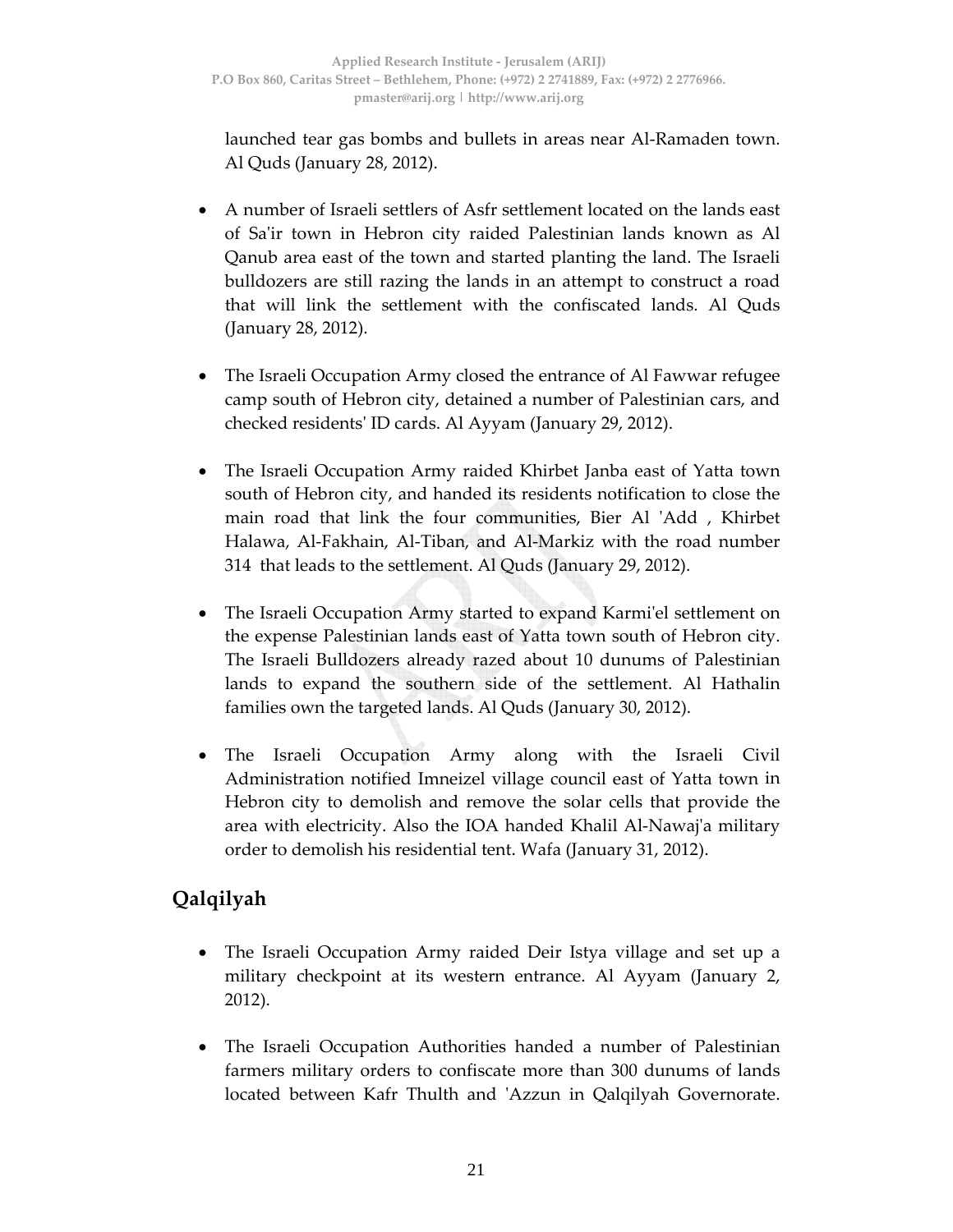The orders state the construction of a new route of the segregation wall from the eastern side of the village, near Maʹale Shomron settlement, also to construct a road between Karne Shomron and Alfei Menashe settlements. Al Quds (January 9, 2012).

- The Israeli Occupation Army closed all three entrances leading to Azzun village east of Qalqilyah city, completely isolating it from its surroundings. The IOA stationed at the villageʹs entrances after closing its northern, western and southern entrances with blocks, preventing residents from entering or leaving the village. Al Quds (January 23, 2012).
- The Israeli Occupation forces set up a military checkpoint at the entrance of Kafr Qaddum village east of Qalqilyah city, hindered the entry and exit of Palestinians to the village and carried out a thorough inspection to Palestinian cars and Palestiniansʹ ID cards. (January 28, 2012).

## **Tubas**

- The Israeli Occupation Army demolished 4 barracks and a residential structure owned by Sliman Abdallah in Khirbet Humsa area in the Jordan valley area. Al Ayyam (January 13, 2012).
- The Israeli Occupation Army demolished a residential structure, an agricultural brux and agricultural materials owned by Palestinian farmers in Forush Beit Dajan area north of the Jordan valley. The targeted owners are: Hmadi Kanʹan Muhammad Kanʹan, Kanʹan Muhammad Kanʹan , Ahmad Kanʹan Muhammad Kanʹan, Muhammad Kanʹan Muhammad Kanʹan, Mahdi Kanʹan Muhammad Kanʹan, Maher, Kanʹan Muhammad Kanʹan, Munir Kanʹan Muhammad Kanʹan, Sami Yousif Hushiey, Husam Ismaʹil Husheiye and Adel Abdel Mahdi 90. Al Ayyam (January 13, 2012).
- Israeli guards of Masskiyot settlement assaulted a Palestinian shepherd in the northern Jordan Valley area of Wadi Al‐Malih and threatened other shepherds against bringing their sheep for grazing near the settlement. Al Quds (January 17, 2012).
- The Israeli security Guard of Masskiyot settlement near Jericho city detained and handcuffed 5 Palestinian shepherds as they attended to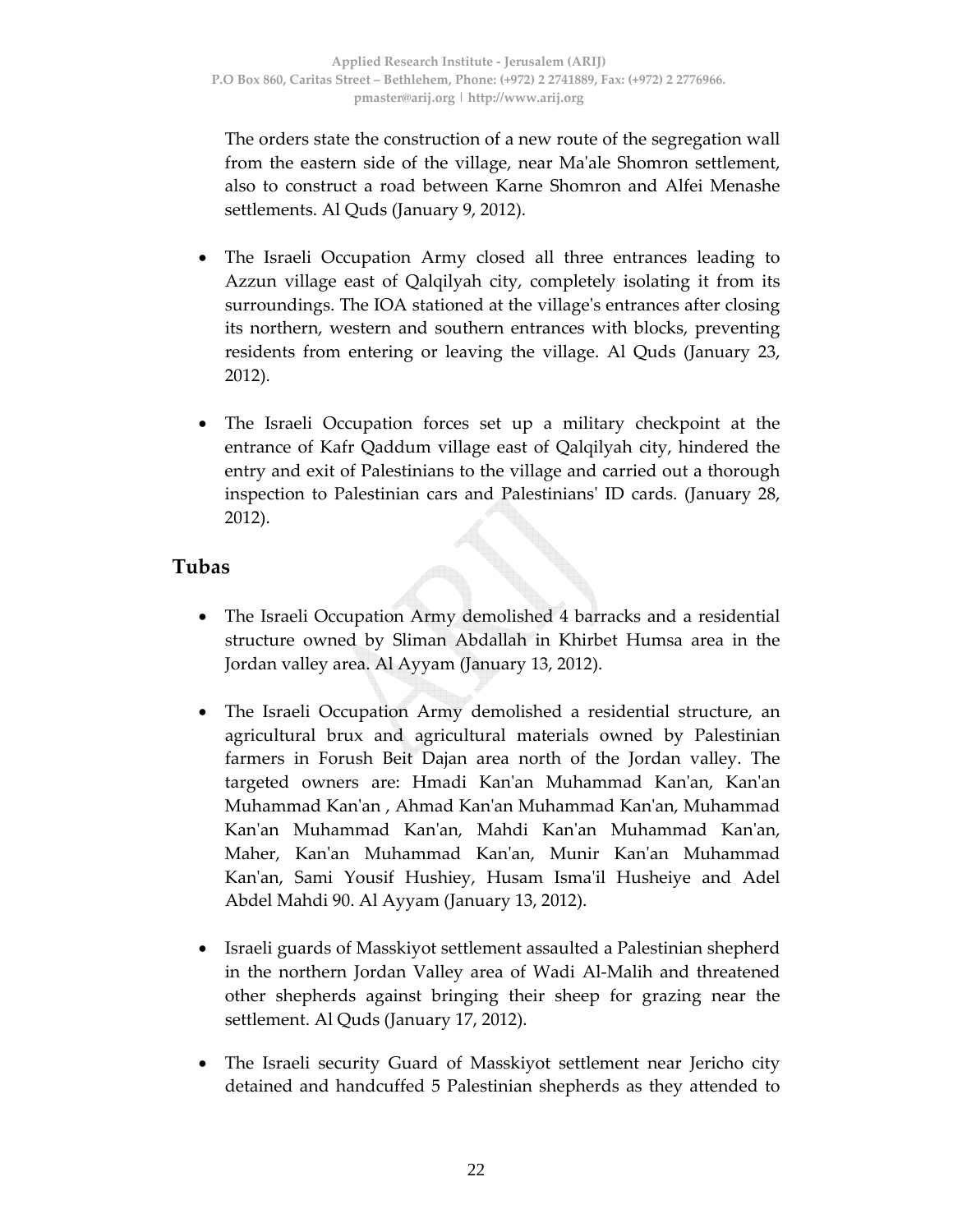their animals in an area near the settlement. Al Ayyam (January 21, 2012).

The Israeli Occupation Army handed out 17 military orders to local residents of Al 'Aqba village in Tubas. The demolition orders targets agricultural structures and bruxes under the pretext of lacking building permits. Owners of threatened structures are: Akram Mohammad Saleh Abd Al‐Karim (agricultural brux), Maʹmoun Mahmud Dik (agricultural brux and residential brux), Ahmad Mahmud Talib (agricultural brux and residential brux), Khalid Radi Talib (agricultural brux), Naʹel Mohammad Saleh (brux), Khalid Ahmad Sbaih (agricultural brux), Ziad Fayad Dik (2 agricultural barracks and 1 residential brux), AymanAmad Sbaih (agricultural brux), Jamal Ibrahim Daragma ( water tank and residential brux), Ismail Mahmud Daragma (under construction room and agricultural brux), Orsan Ahmad Sbaih (agricultural brux) and Daef Allah Abdallah Zawahra ( agricultural brux and residential brux). Al Ayyam (January 25, 2012).

## **Ramallah**

- The Israeli Occupation Army raided An Nabi Salih village northwest of Ramallah city, conducted raid and search operations in a number of Palestinian houses, arrested citizens and closed all entrance leading to the village and turned it to a military zone. Al Ayyam (January 14, 2012).
- Israeli settlers burned the car of Mohammad Ghannam that was parked in front of his house in Deir Dibwan village near Ramallah city. Maannews (January 17, 2012).
- Israeli Occupation Army closed 'Atara checkpoint close to Birzeit town north of Ramallah city in the face of vehicular and pedestrian movements. Al Quds (January18, 2012).
- The Israeli Authority approved to construct the road that leads to Rawabi city north of Ramallah Governorate. The 2.7 kilometres road was closed few years back. The Rawabi is located in Area A, which is under complete Palestinian control, but the original planned access road was to pass through Area C, which is under full Israeli control. Al Quds (January 23, 2012).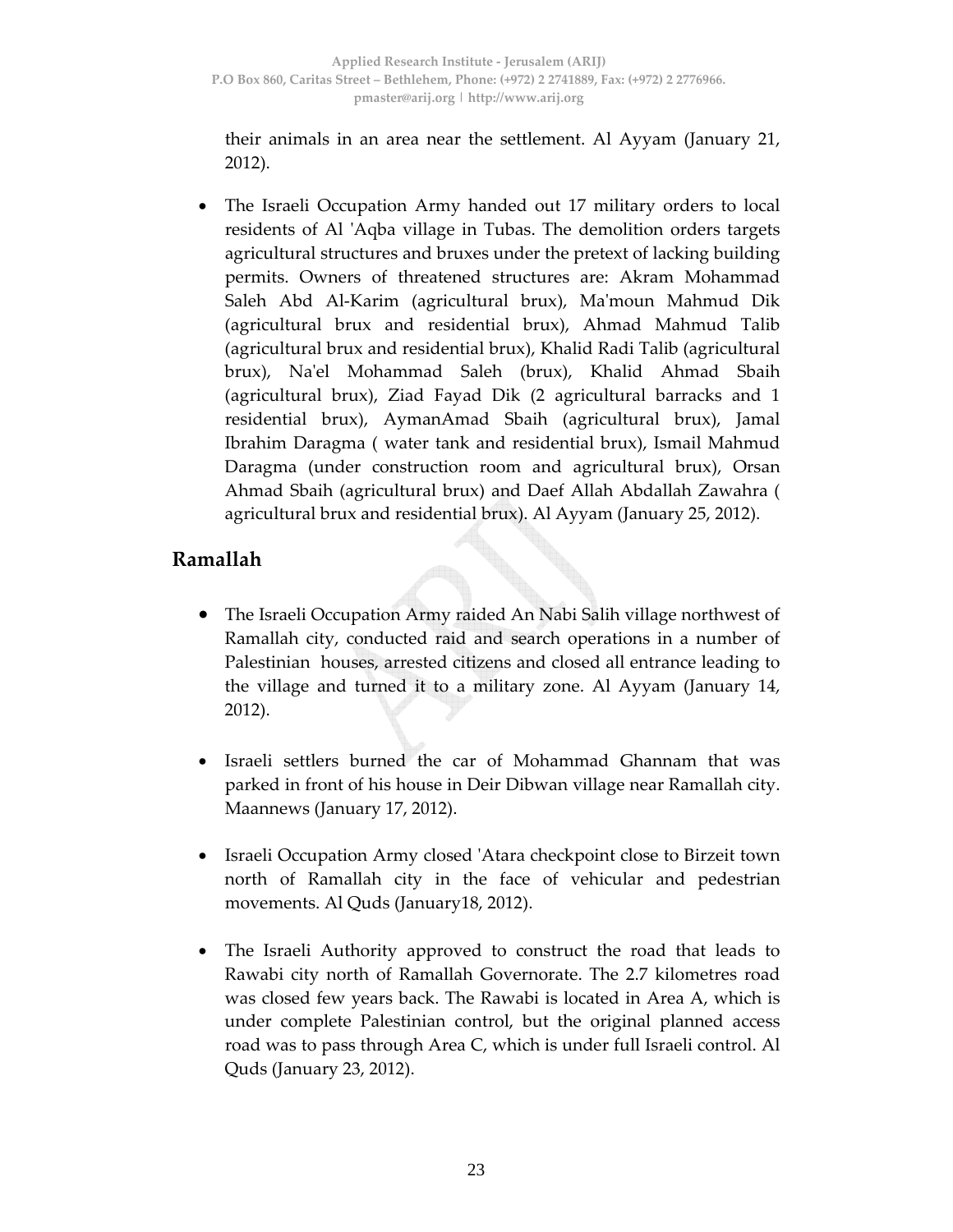# **Jericho**

- More than 20 Israeli vehicles broke into Deir abu Hijla and Al Zoor areas, southeast Jericho. Israeli soldiers handed the workers stop‐work and eviction orders for structures standing for around five years. The structures are under the control of the Palestinian Ministry of Waqf and Religious Affairs. The targeted structures are: (1) Al Sultan Company which is composed of one workers room and two offices established on 2 dunums of lands and run by Sunqurut Group; (2) Jericho Dates Company which is established on 1.6 dunums of lands and includes a big warehouse and the main building of the company and is run by Zuhair manasra. Al Ayyam (January 3, 2012).
- The Israeli Occupation bulldozers demolished four houses under the pretext of lacking building permits in Ein Ad Duyuk At Tahta village west of Jericho city. The bulldozers also demolished and destroyed 8 electricity networks. The demolished structures owned by Moʹtasem Al‐Silwadi, Issa Hawmda and Siam family. Furthermore, the Israeli Army handed demolition orders to Misbah Mtur, Majed Atawna, Adnan Atawna, Mohamad Staih and Fatema Al‐Silwadi to demolish their houses. Al Ayyam (January 6, 2012).
- The Israeli Occupation Army confiscated 125 tents and barracks that were set by the Palestinian National Authority for the Bedouin families living in Al kassarat areas, between Jericho–Ramallah roadway and Al‐ Khan Al‐Ahmar community. Al Ayyam (January 11, 2012).
- The Israeli Occupation Army demolished 9 commercial stores in Al‐ ʹAuja village north of Jericho city under the pretext of lacking valid building permits due to their location in Area C, which falls under the full Israeli control according to OSLO II Interim agreement of 1995. The owner of demolished structures are; Mahasen Ibrahim Njum, Feisal Hussein Njum, Ibrahim Hussein Njum, Naïf Abed Allah Njum, Fakhri Abed Al‐Rahman Njum, Mohammad Abed Al‐Rahman Njum, Jasser Abed Al‐Rahman Njum, Yasser Abed Al‐Rahman Njum. Al Quds (January 23, 2012).

## **Salfit**

• The Israeli Occupation Authorities issued new military orders to confiscate a piece of land in Iskaka village east of Salfit city for the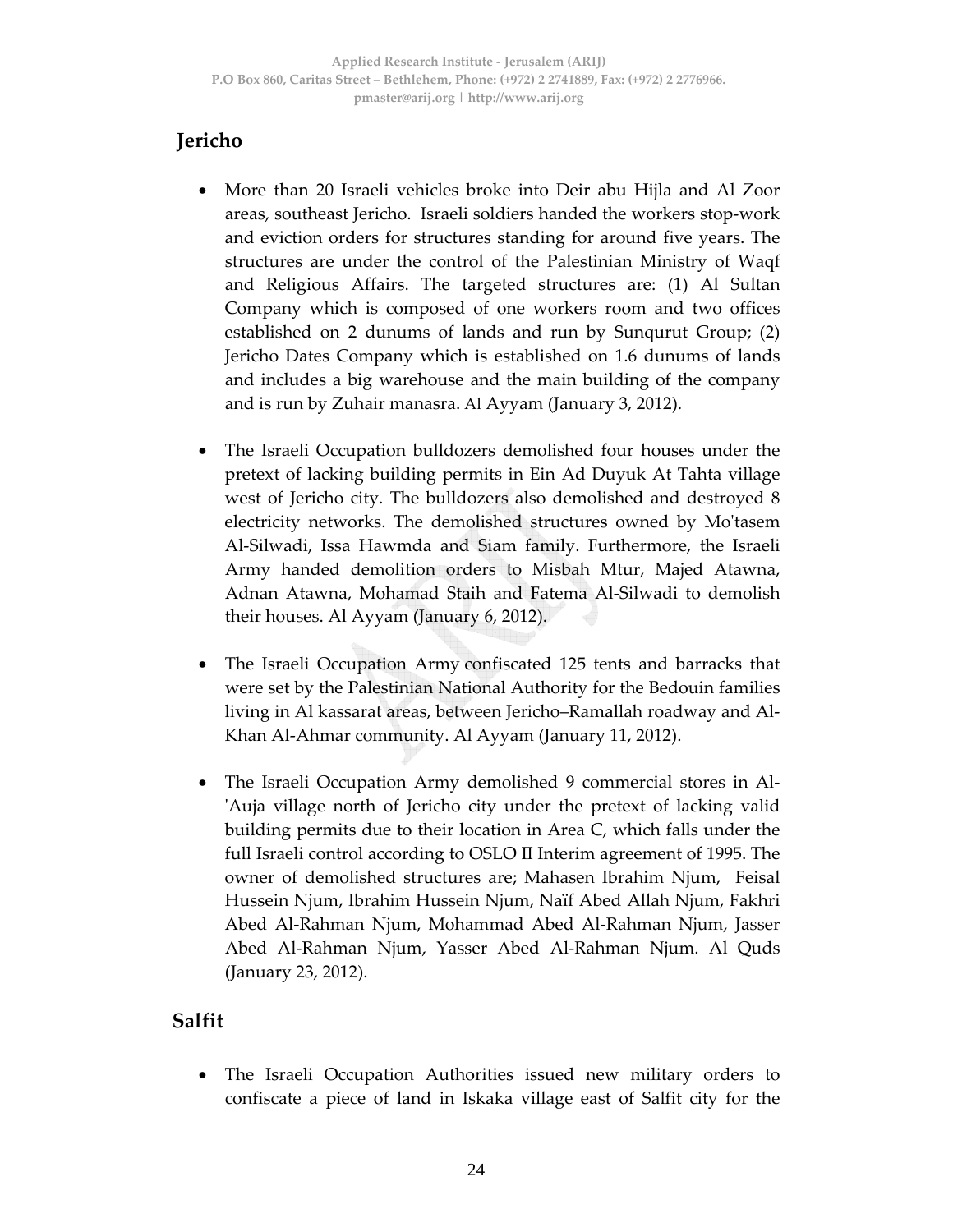construction of the segregation wall and Ariel settlement. The orders are to confiscate 170 dunums of lands located in three sides of the village; north, south and west. The first military order holds number (05/33/T Amendment No.3) and states the confiscation 34.141 dunums, the second military order holds number  $(04/45/T \text{ Amendment No.2})$ and states the confiscation 81 dunums of lands and the third military order holds number (05/183/T Amendment No.3) and states to confiscate 49 dunums of lands. Al Quds (January 4, 2012).

- The Israeli occupation Army raided Kifl Haris town east of Salfit to secure the visit of the Israeli settlers to the religious sites in the town. The Israeli troops spread at many of the roads and main points in the village and erected military checkpoints at the entrance of the town checking in the Palestinian ID cards. Settlers performed provocative dances under the protection of Israeli soldiers. Al Ayyam (January 6, 2012).
- The Israeli settlers attacked a number of Palestinian houses in Deir Estyia village east of Salfit city and set fire into 3 cars by pouring flammable material on the cars burning it down. The settlers also wrote racist slogans on the walls of Ali Ben Abi Taleb mosque "Price Tag". The destroyed cars are owned by Abd Al –Halim Kahlid Mansour, Khalil Ismail Al‐Jundi and Hamdi Khalil Al‐Jundi.Al Ayyam (January 12, 2012).
- A number of Israeli settlers attacked a nursery for flowers and plants owned by a Palestinian citizen and located at the entrance of Ariel settlement. The settlers caused destruction to the contents and wrote" Price Tagʺ and racist slogans. Al Quds **(**January 12, 2012).
- Israeli settlers of Tafuh settlement uprooted and destroyed about 100 olive trees in Al‐Mafqaʹa area northwest of Yasuf village in Salfit city. Residents of Yasuf and Jamaʹeen villages own the uprooted trees. Al Ayyam **(**January 13, 2012).
- The Israeli Occupation Army raided Deir Estiya village northwest of Salfit and stormed the houses of Jihad Tawfiq Mohammad Abed Al‐ Rahman Khalid, Issam Bassam Abd Al Karem Mansur and Bahaʹ Khairi Khaid Mansur and messed with their contents. Al Ayyam **(**January 19, 2012).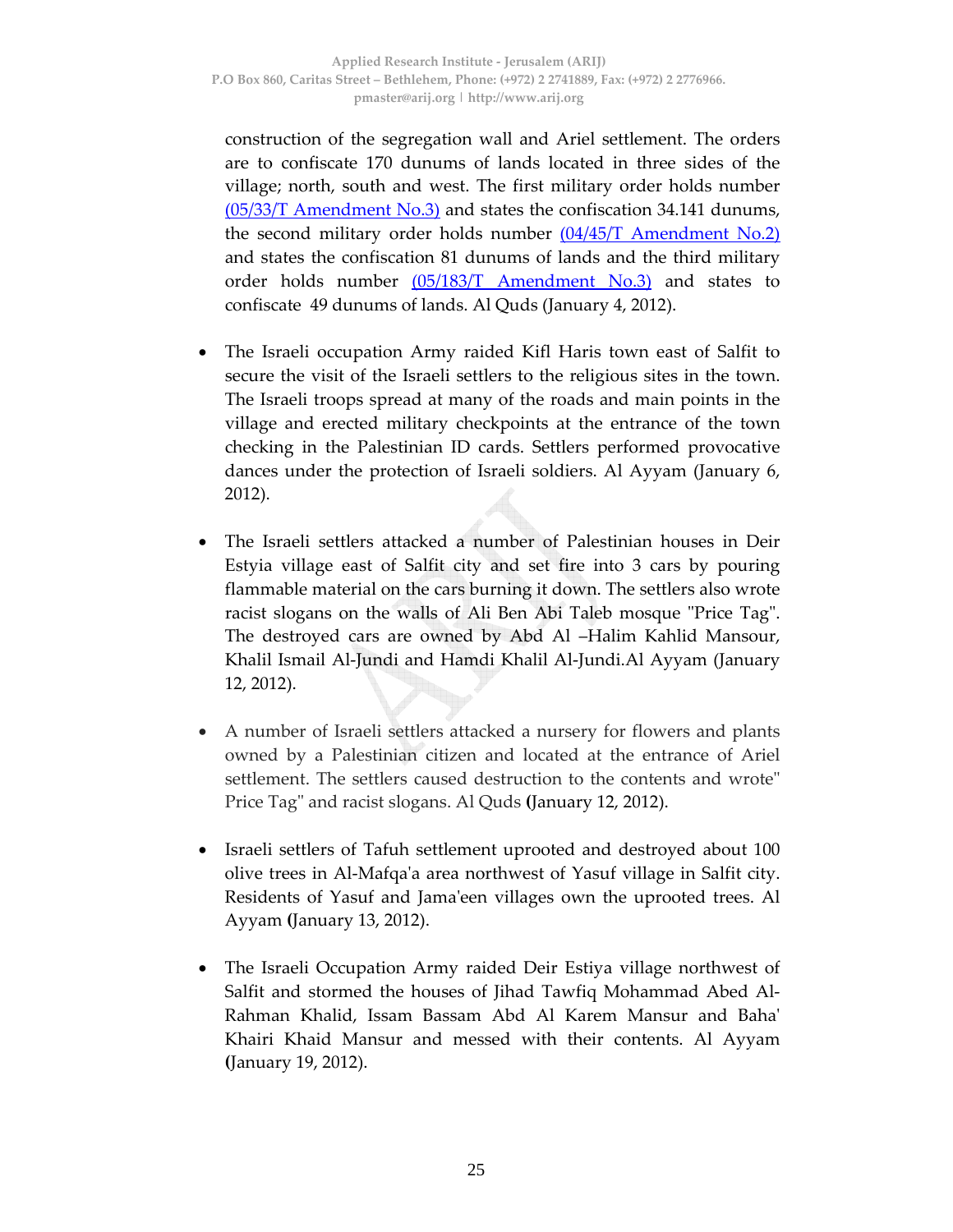- The Israeli Occupation Army raided Kifl Haris school playground in Salfit city, attacked, and beat the players after shooting bomb sounds and tears gas at them. Al Ayyam (January23, 2012).
- The Israeli Occupation Army raided Kifil Haris village east of Salfit city, set up military checkpoint at the entrance of the village and stopped Palestinian cars. Wafa (January24, 2012).

## **Nablus**

- The Israeli Occupation Army set up military checkpoints at the entrance of Beita and Burin villages and conducted military operations, checking the ID cards of Palestinians accessing the checkpoints. Maannews (January 3, 2012).
- The Israeli settlers of Bracha settlement in Nablus Governorate attacked Burin village south of Nablus city, destroyed Palestinians houses and properties and uprooted olive trees in the nearby fields. Al Quds (January 8, 2012).
- The Israeli Occupation Army dismantled 4 caravans (mobile homes) at Givat Gal Yoseph outpost established by Israeli settlers near Shilo settlement on the Nablus‐ Ramallah road. Wafa (January 9, 2012).
- The Israeli Occupation Army raided Yatma village south of Nablus city and searched a number of Palestinian houses. Al Ayyam (January 12, 2012).
- Israeli Occupation Authorities handed two military orders to demolish two Palestinians houses in Khirbet al‐Tawil east of Aqraba village south of Nablus city. The threatened families are Basim Bani Jaber and Abd Al‐Fatah Maʹrouf Bani Fadel. Al Quds (January 18, 2012).
- The Israeli Occupation Army raided 'Awarta village east of Nablus city and stormed a number of Palestinian houses. Maannews (January 18, 2012).
- The Israeli Occupation Army handed 3 Palestinian brothers from Iskem area east of Aqraba in Nablus city military orders to demolish their residential structures under the pretext of being located in the area classified as "closed military zone" as claimed. The notified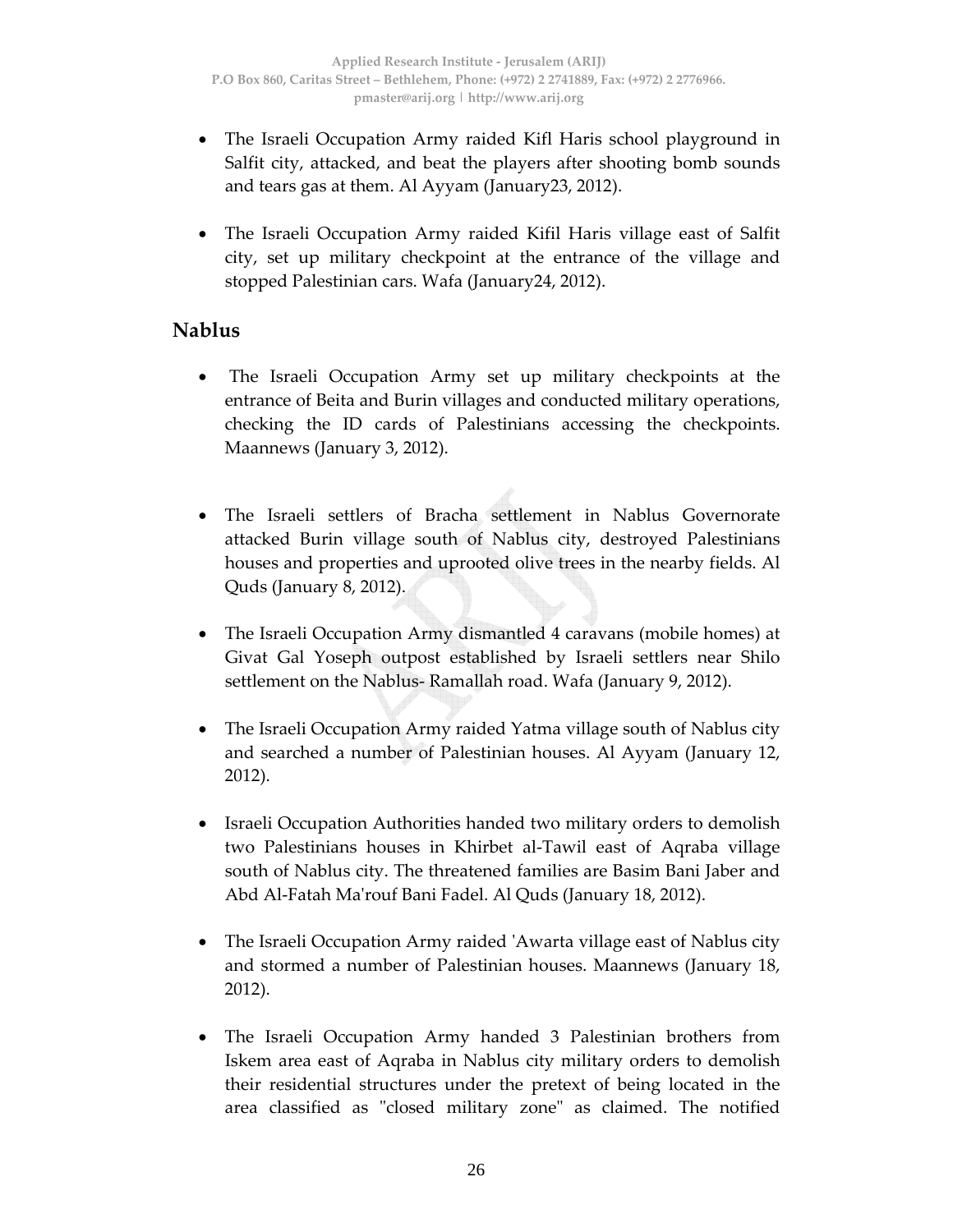brothers are; Ghalab Ibrahim, Wasfi Ibrahim and Mohammad Ibrahim. Al Ayyam (January 19, 2012).

- Israeli Civil Administration inspectors accompanied by hundreds of police officers dismantled six illegal structures that housed five Israeli families in the Yesha Bracha outpost near Nablus; during the evacuation process, dozens of Israeli settlers threw stones and burned tires and six settlers were injured. The Oz Zion outpost located near Beit El settlement east of Ramallah city was also to be evacuated. Al Ayyam (January 20, 2012).
- The Israeli Occupation Army handed Palestinian farmer Ali Abd Al Razeq from Jureish village south of Nablus city notice to evacuate his 20 dunums land and demolish two water wells. Israeli troops gave him 45 day to demolish the wells and evacuate the land. Al Quds (January 23, 2012).
- The Israeli Occupation Army raided Ar Rafaidiya neighborhood west of Nablus city, searched a number of Palestinian houses and arrested Baker Jamal Mansour (20 years old). The IOA also raided Al‐Juneid area west of the city, searched a Library, and confiscated a computer device. Furthermore, the Israeli occupation troops raided Balata refugee camp, fired tear bombs and searched several Palestinian houses and destroyed the windows. Wafa (January 24, 2012).
- About 10 Israeli buses carrying 1200 Israeli settlers under the protection of Israeli Occupation Army stormed Joseph tomb in Nablus city and performed rituals and prayers. Al Quds (January 25, 2012).
- The Israeli Occupation Army handed out military orders to 3 Palestinians to demolish houses in Khirbet Al Fajan east of 'Aqraba town south of Nablus city. Of the notified Palestinians: Wasfi Maydama, Ghalib Maydama and Mohammad Maydama were known. Maannews (January 30, 2012).
- The Israeli Occupation Army staged into Balata refugee camp east of Nablus city and stormed a number of Palestinian houses. The IOA also raided "Haiya Nablus" Spa in Tunis street; owner of the spa; Samer ʹAtieh indicted that the Israeli soldiers searched the place, destroyed the doors of management and confiscated all administrative files. Al Quds (January 31, 2012).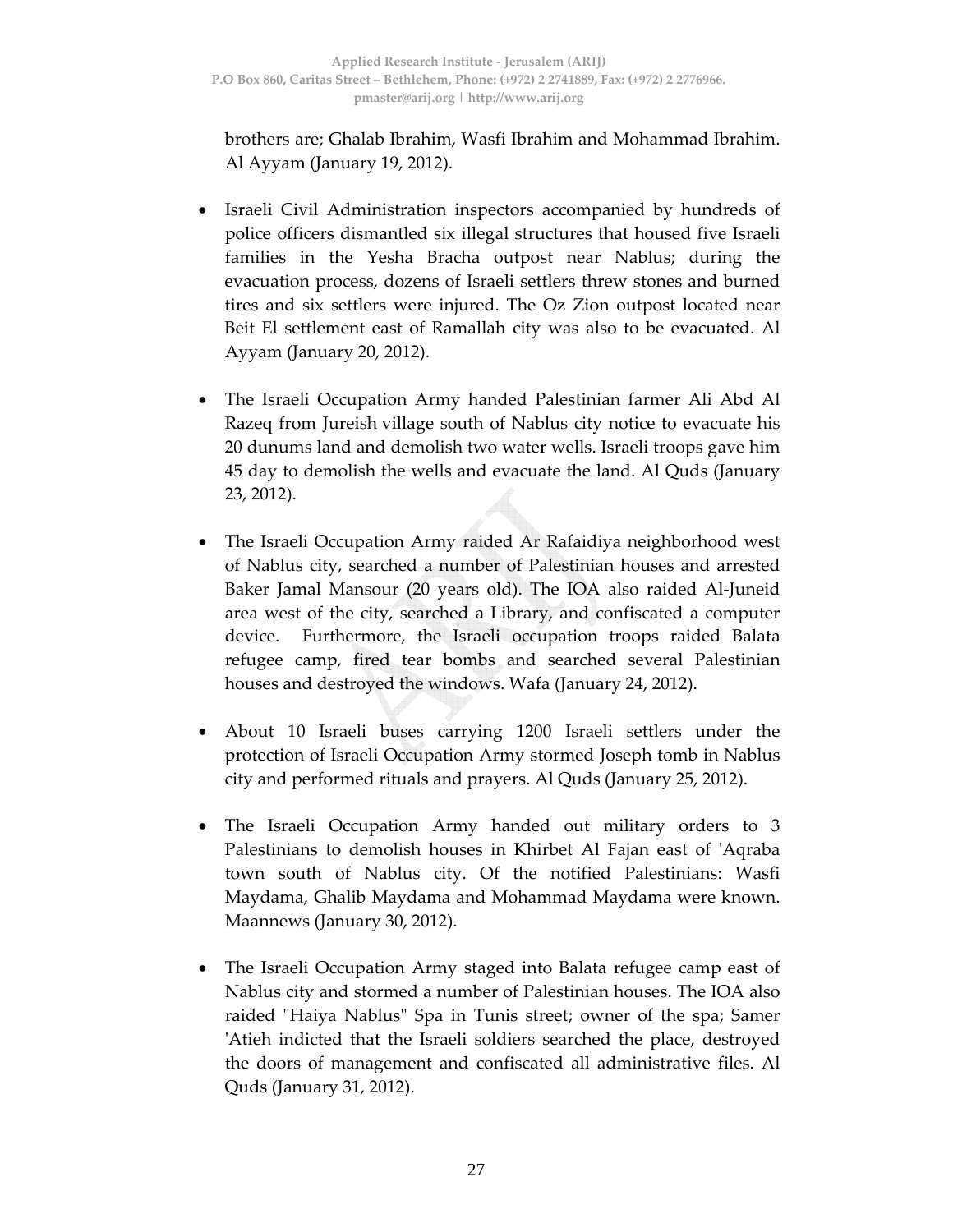### **Gaza**

- Israeli gunboats stationed opposite to Beit Lahia beach in the northern Gaza Strip and opened fire at Palestinian fishing boats. Palestinian fishermen were forced to sail back to the beach and no casualties were reported. PCHRGAZA (January 3, 2012).
- Israeli occupation soldiers stationed on observation towers near Beit Hanoun (Erez) crossing in the northern Gaza Strip and opened fire at a number of Palestinian workers who were collecting scraps of construction materials from the industrial zone to the southwest of the crossing. The workers were forced to flee and no casualties were reported. PCHRGAZA (January 3, 2012).
- Israeli Occupation Army moved nearly 300 meters into al‐Farrahin area in 'Abassan village, east of the southern Gaza Strip town of Khan Yunis. They leveled areas of Palestinian land and then moved southward to Khuza'a village and leveled areas of land amidst indiscriminate shooting. IOA moved back to the border between the Gaza Strip and Israel and no casualties were reported. PCHRGAZA (January 4, 2012).
- The Israeli artillery stationed at the border between the Gaza Strip and Israel fired two shells at Palestinian agricultural areas in the east of the northern Gaza Strip town of Jabalya. Palestinian civilians, especially women and children, were extremely terrified. PCHRGAZA (January 6, 2012).
- Israeli Occupation Army (IOA) moved nearly 300 meters into the east of the northern Gaza Strip town of Jabalya and leveled areas of Palestinian land, which they had already razed. PCHRGAZA (January 10, 2012).
- Israeli Occupation Army positioned at the border between the Gaza Strip and Israel to the east of al‐Bureij refugee camp in the central Gaza Strip, fired two artillery shells at a group of people, wounding two of them. PCHRGAZA (January12, 2012).
- Israeli Occupation Army positioned at the border in the southeast of Beit Hanoun, in the north of the Gaza Strip, fired eight consecutive artillery shells at two Palestinian people near the border area. Israeli aircrafts also flew in the sky and opened heavy fire at the two other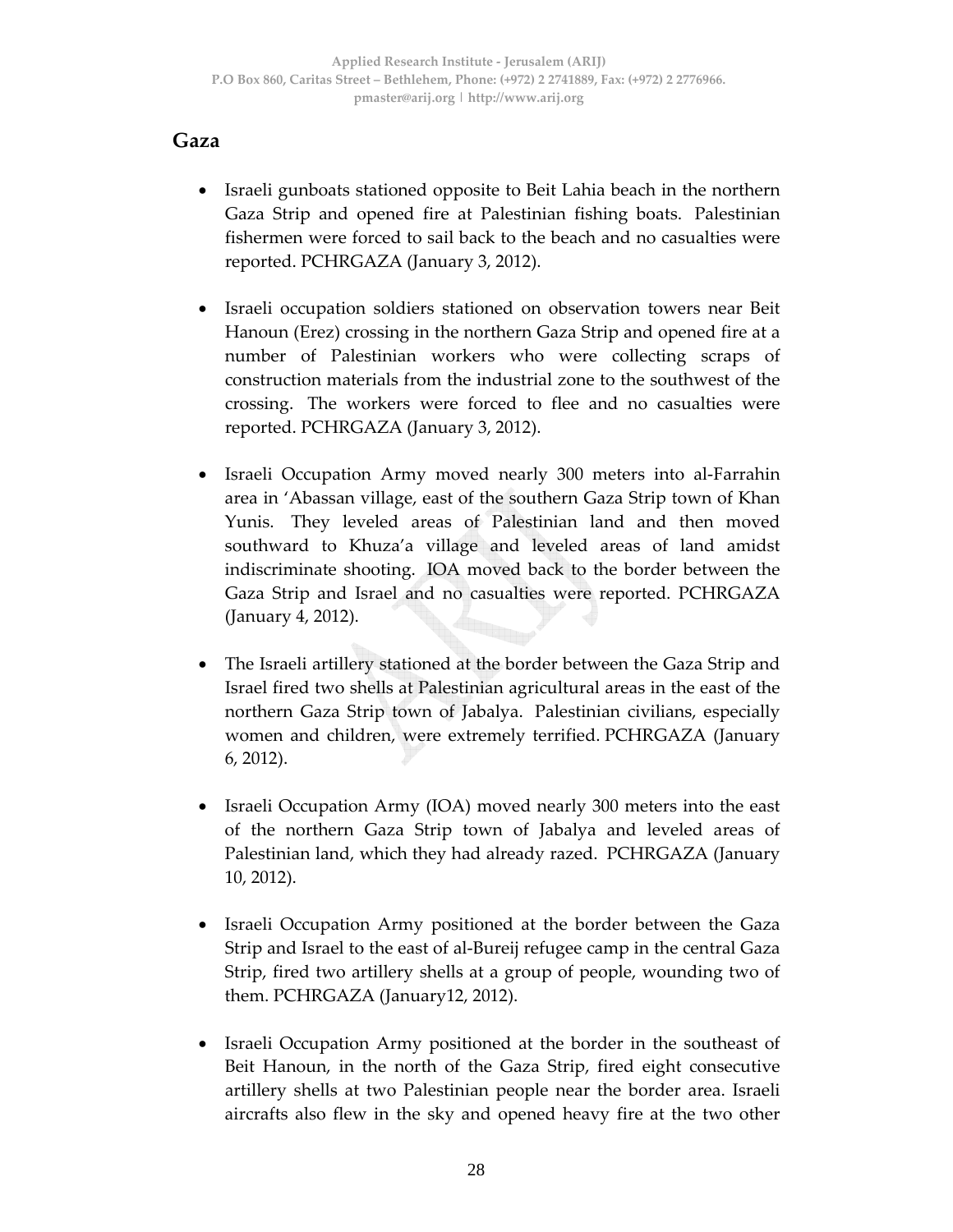people. One of them, Mohammed Shaker Ahmed Abu Odeh (22 years old) from Beit Hanoun, was killed immediately as he sustained shrapnel wounds in the lower part of his body and in the abdomen and the chest. The other one, Ahmed Khaled Mohammed al‐Zaanin (18 years old) from Beit Hanoun, sustained wounds in the head and shrapnel wounds throughout the body. PCHRGAZA (January 18, 2012).

- Israeli Occupation Army moved around 400 meters into the north of Beit Lahia, in the north of the Gaza Strip amid intensive firing at Palestinian farms located around 700 meters form the border, IOA conducted scanning works. Palestinian farmers were forced to flee the area in fear for sake of their safety. PCHRGAZA (January 18, 2012).
- The Israeli warplanes fired two missiles at a group of Palestinians. The missiles landed in a farm hired and planted by Khairi ʹAtwa al‐Dbari, which is located near al‐Shouka UNRWA school in al‐Shouka village east of Rafah in the southern Gaza Strip. PCHRGAZA (January 21, 2012).
- Israeli Occupation Army positioned at watchtowers to the west of Beit Hanoun crossing (Erez) in the northwest of Beit Hanoun, north of the Gaza Strip, heavily fired at open areas in the industrial zone, ex‐ settlement of "Nissanit". They also launched an artillery shell at the same area, but no injuries were reported. PCHRGAZA (January 23, 2012).
- Israeli Occupation Army launched 4 artillery shells at Abu Samra farmland in the north of Hamdoush area north of Beit Lahia, no injuries were reported. PCHRGAZA (January 23, 2012).
- The Israeli warplanes fired 3 missiles at a greenhouse inside a land belonging to Mohammed Shehda Hamdouna (45 years old). The land, whose area is 2,000 square meters, is located to the northeast of Beit Lahia in the northern Gaza Strip. The attack resulted in destroying the greenhouse and a 3‐meter hole. However, no injuries were reported. PCHRGAZA (January 24, 2012).
- Israeli warplanes fired a missile at an empty land belonging to Sa'eed Mohammed Salem al‐Daʹour (55 years old). The land whose area is 70 dunums is located in al‐Sayafa area, northwest of Beit Lahia in the northern Gaza Strip. No injuries were reported. The attack resulted in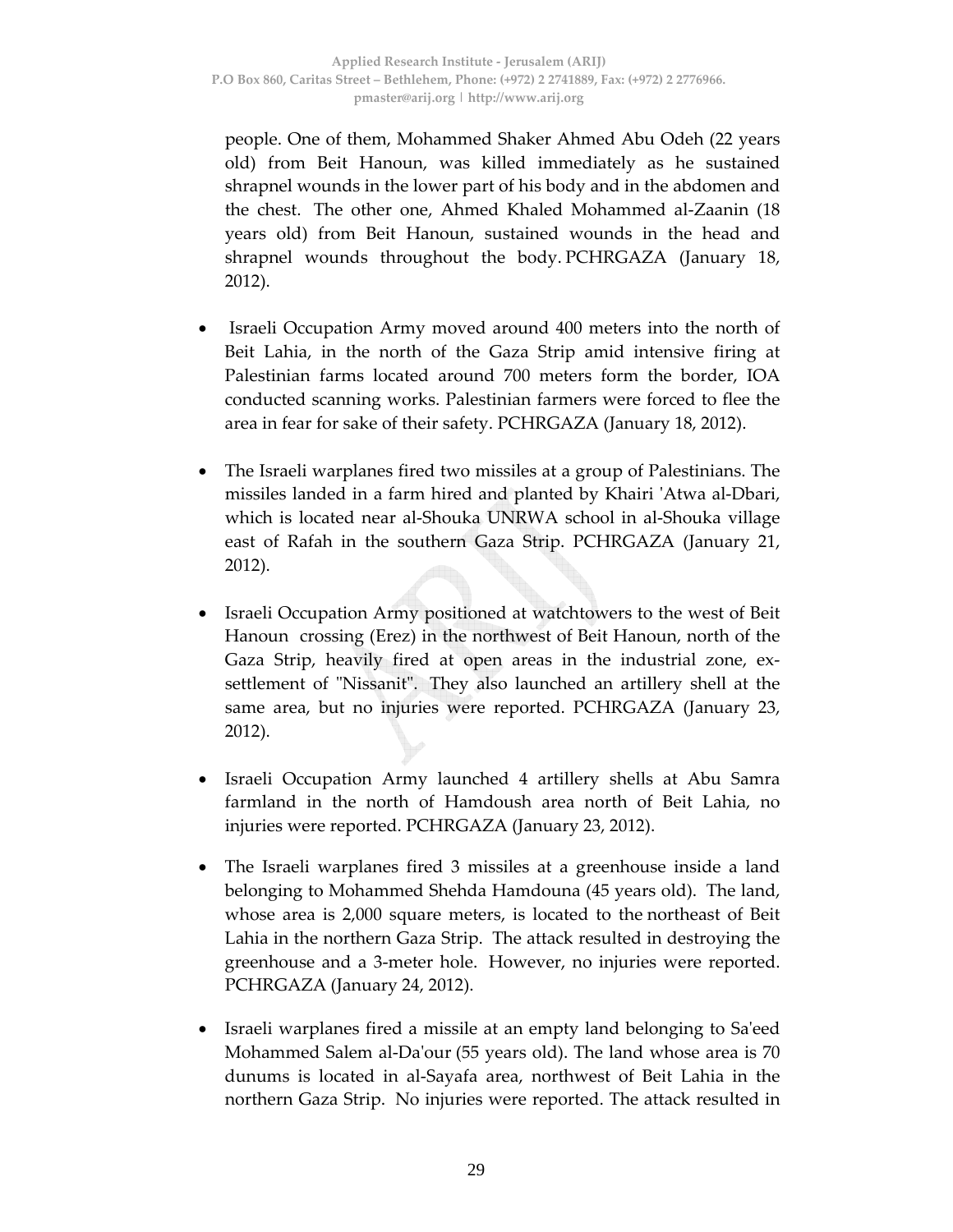heavy explosions that rocked the northern area, due to which, women and children were terrorized. PCHRGAZA (January 24, 2012).

- Israeli warplanes fired two missiles at greenhouses in ex‐settlements, northwest of Khan Yunis in the southern Gaza Strip. As a result, damage was caused to the place, but no injuries were reported. PCHRGAZA (January 24, 2012).
- Israeli warplanes fired a missile at the farmland in al‐Zanna area, east of Khan Yunis in the southern Gaza Strip. No injuries were reported. PCHRGAZA (January 24, 2012).
- Israeli Occupation Army positioned at al-Nouriya military site, west of Khan Yunis refugee camp, continuously shelled the residential neighborhoods and civilian property in Khan Yunis for approximately 45 minutes. As a result, seven Palestinians were wounded, while heavy damage was caused to the houses. Besides, 18 artillery shells landed in the UNRWA primary school  $\mathbb{D}^n$ , due to which, heavy damage was caused to the building and the school guard, Hamed Ahmed Ali Abu Sahloul, sustained serious wounds, as he was wounded by shrapnel in the head and back. PCHRGAZA (January24, 2012).
- An Israeli tank shelled at a private house in Ash Shuja'ieh neighborhood east of Gaza Strip; no injuries were reported. Al Quds (January 29, 2012).
- Israeli occupation tanks fired several shells targeting Palestinian agricultural lands in al‐Zaytouna neighborhood in the eastern part of Gaza strip. No injuries were reported. Wafa (Januray30, 2012).
- Israeli Special Forces arrested Hajaj al-Sofi and Ahmad Abu Athra from Rafah area in Gaza city while they were working at their agricultural lands, and took them to unknown destination. Wafa (January 30, 2012).

## **Others**

• The Israeli State Attorneyʹs Office has promised to respond by August 2012 to all pending appeals by Palestinians against demolition orders for structures built without permits. In practice, this will accelerate the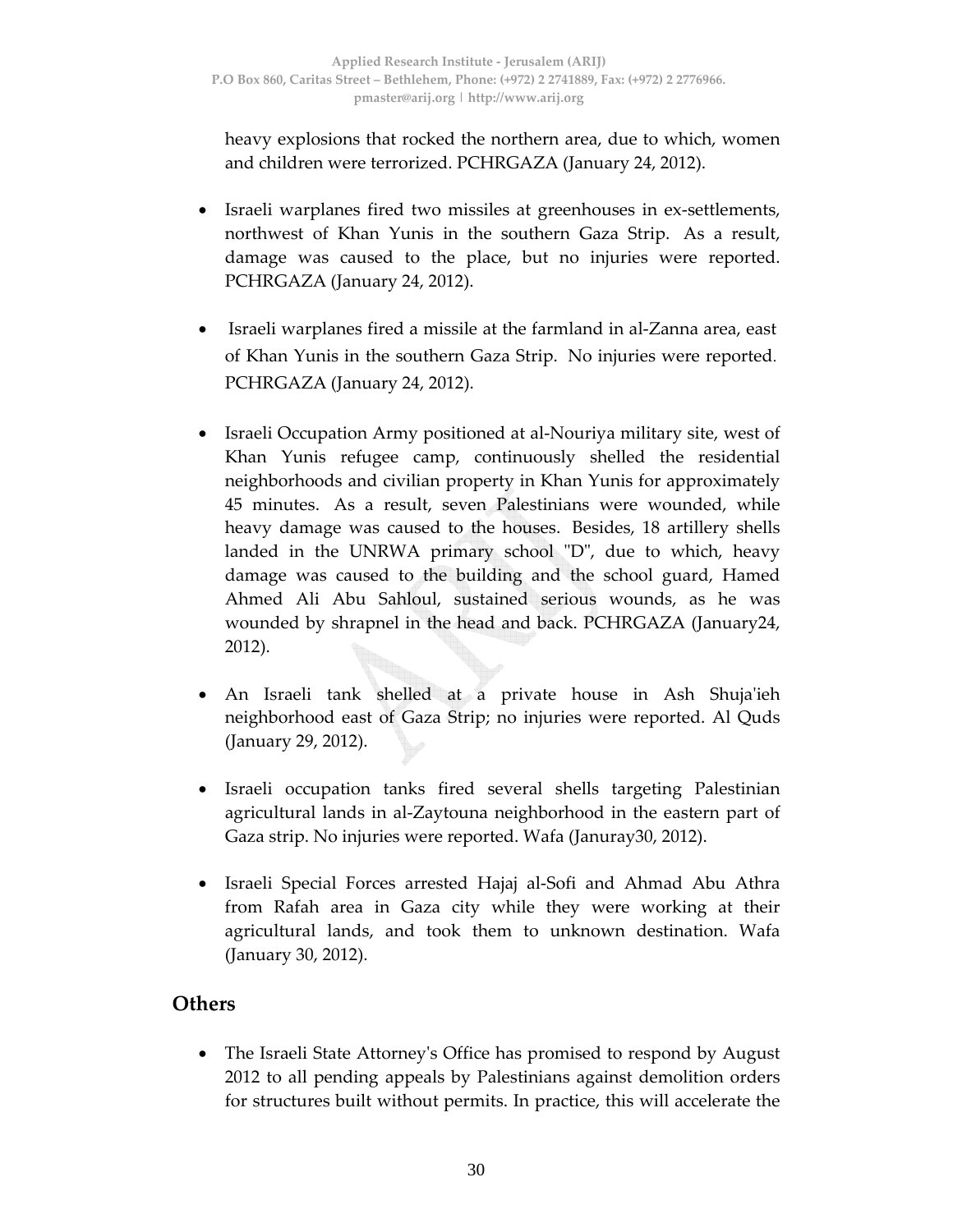demolition of many such buildings, including schools. Regavim, a nongovernmental organization that describes itself as an apolitical NGO whose purpose is "to protect the nation's lands and assets," has asked to join, as a friend of the court, the appeal filed by the Association for Civil Rights in Israel. Regavim views the promise by the State Attorneyʹs Office as a product of its judicial and PR pressure campaign against what it calls the failure to enforce building laws in Area C of the West Bank, which according to the Oslo Accords is under full Israeli control. That promise, however, was tempered by the restriction, "subject to other pressures." According to UN figures, in 2011 Israel's Civil Administration increased the pace of removing unauthorized Palestinian structures in Area C, demolishing around 500 ‐ including roads, wells and residential tents and shacks. An estimated 1,000 Palestinians were affected by the demolitions. In response to an inquiry from Regavim, in June, the Justice Ministry said that since 2008 the High Court of Justice has issued 162 injunctions preventing the Civil Administration from demolishing Palestinian buildings. Among the structures, whose demolition was postponed by the High Court over the past several years were 32 Palestinian schools with demolition or stop‐work orders over all or part of the structure. According to United Nations figures, 24 are still in danger of being torn down. The last of these to receive a demolition order, on November 24, 2011, was in Susiya. If the demolition process is indeed accelerated, as will happen if the State Attorneyʹs Office fulfills its promise to respond to all outstanding appeals and not to continue to postpone its responses as it often has in the past, around 1,000 Palestinian children in particularly deprived communities stand to lose their schools. Some of the schools sentenced to demolition have been torn down and rebuilt two or even three times. Others do not face demolition, but are prohibited from adding new classrooms or expanding the playgrounds. **Haaretz** & Al Quds (January 2, 2012).

• The Israeli Prime Minister Benjamin Netanyahu revealed Israel's intention to build a security fence along the eastern and northern borders with Jordan and Lebanon respectively after finishing the fence that is being built along the southern borders with Egypt, all of which being constructed under security pretexts and mainly to control infiltration of illegal immigrants. Netanyahuʹs statement came during a government session briefing on January 1, 2012, when he declared that Israel will install two security fences, the first one will extend for 240 km along the eastern borders with Jordan with a total cost of \$360 million; while the second fence will be installed along the Israeli‐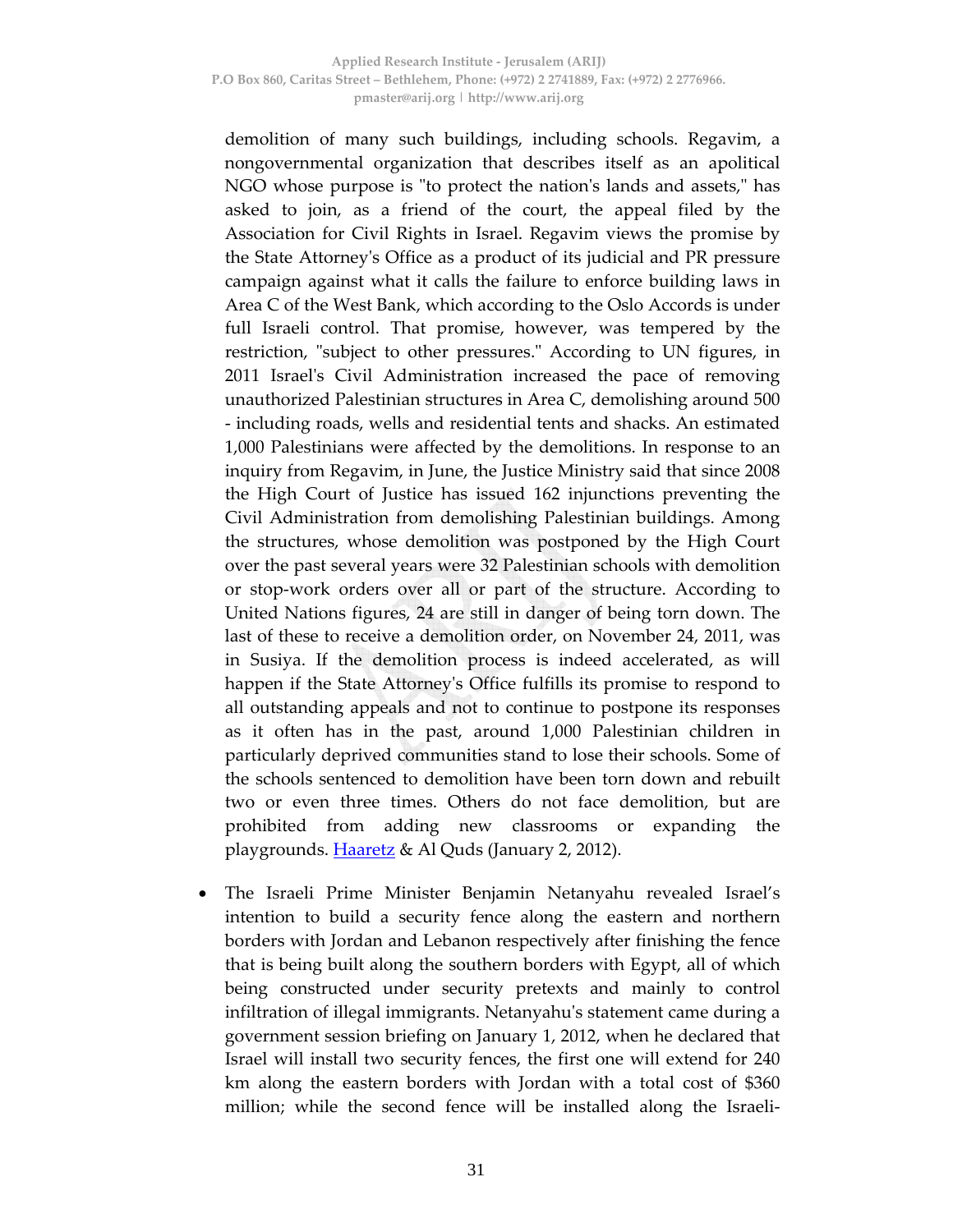Lebanese borders (from al Matalla village to Kafr Killa Lebanese villages) with a total length of 1 km and five meters height. Al Quds  $\&$ (January 2, 2012).

- The Ministerial Committee for Legislation postponed for three months the debate on a bill that would condition eviction of Jewish settlers from land purportedly owned by individual Palestinians on a court ruling. Right‐wing MKs ‐ including coalition chairman Zeev Elkin (Likud), one of the billʹs sponsors ‐ had pressured the committee to discuss the subject, since the High Court of Justice has ordered the unauthorized outpost of Migron to be demolished no later than March 2012. Another of the legislationʹs sponsors, Yaakov Katz (National Union), said that Prime Minister Benjamin Netanyahu "ordered the ministerial committee to postpone the debate by three months to allow the uprooting of Migron. The bill would allow the military to remove settlers from their property only if there has been an order to do so ‐ based on evidence of Palestinian ownership of the land ‐ by a court authorized to deal with such cases. Haaretz (January 2, 2012).
- Officers of the Israeli Civil Administration accompanied by Israeli security Army razed five structures at the illegal outpost of Oz Zion adjacent to Beit‐El settlement. The outpost has been razed several times before and was rebuilt shortly afterwards. The Civil Administration identified five structures that were built on private Palestinian land. Demolition orders were issued as part of routine law enforcement in the area. Al Ayyam (January 4, 2012).
- Israeli newspaper, Haaretz, reported that recent Israeli and Palestinian statistics revealed that the demography of the country will significantly change by 2015, and the Jewish majority will sharply decline and the number of Arabs and Palestinians will exceed the number of Jews. The paper stated that, according to Palestinian statistics conducted by the Palestinian Census Bureau, the number of Palestinians in the Palestinian territories is currently 4.2 Million; 2.6 of them are living in the West Bank, and 1.6 in the Gaza Strip. In addition to 1.4 million who live in the 1948 territories (Israel), which brings the estimated total to 5.6 Palestinians. Israeli statistics revealed that the population of Israel is now 7.8 Million; 5.9 million Jews, 1.6 million Palestinians and 325,000 of different nationalities. Statistics regarding the natural growth of the population revealed that by 2015, the Jewish population will be demographically equal to the number of Palestinians (6.3 Million Jews and 6.3 Million Palestinians). According to the statistics, there will be a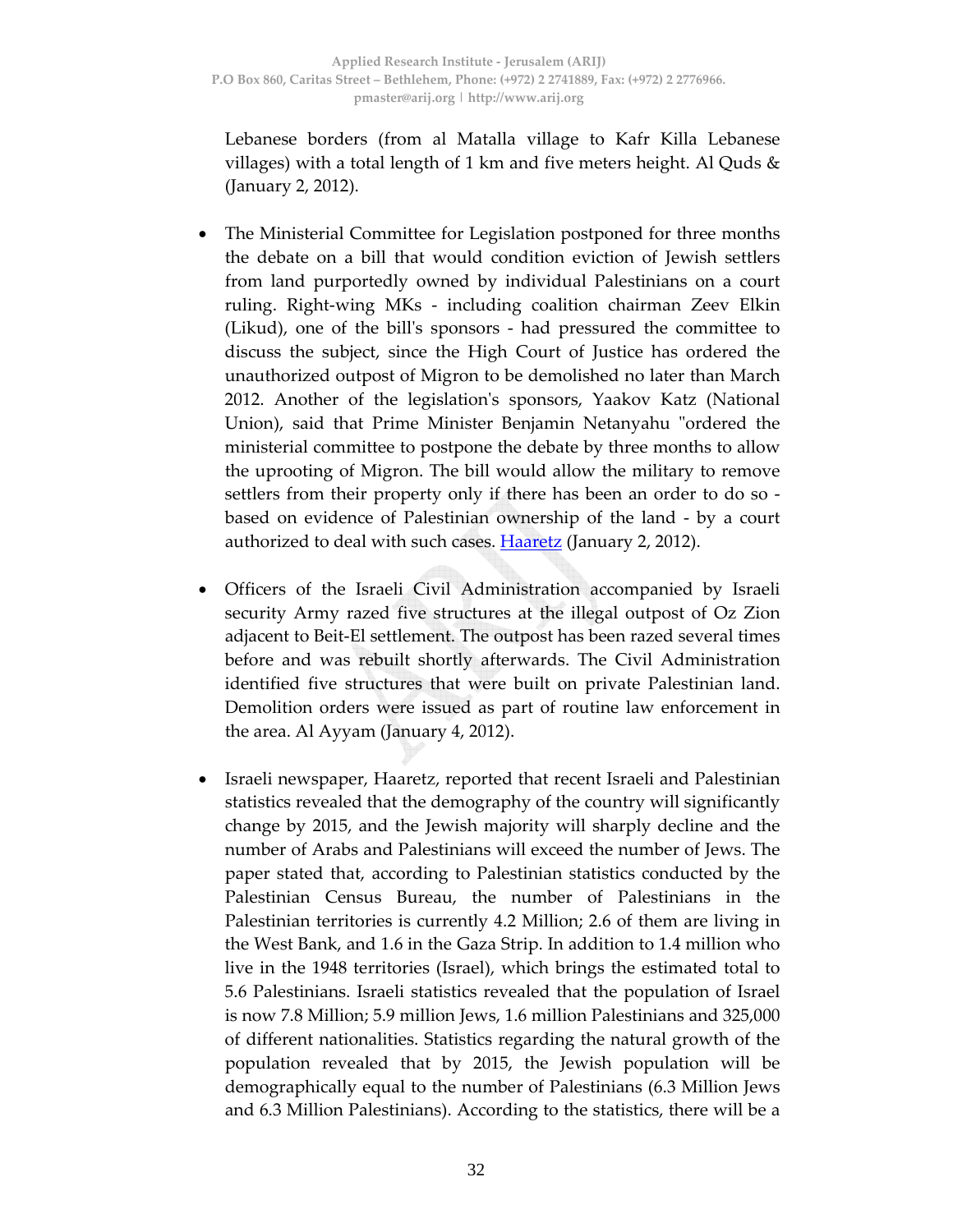Palestinian majority in the land by 2020, as the number of Palestinians is expected to rise to 7.2 million while the number of Jews is expected to rise to 6.8 million. Al Ayyam (January 4, 2012).

- Israel has begun preparations for the construction of a five meter-high wall on the country's northern ceasefire line with Lebanon. Where the Israeli government is investing some US\$ 360 million in a five-meters steel fence along its 240‐km‐long western border, which is scheduled for completion by September of this year. The initial one ‐kilometre long section will be equipped with alarms and separate Israeli kibbutz al‐Matala from the Lebanese village Kafr Kala, which lie near each other. The wall is the first of its kind along the frontier with Lebanon. The border between Israel and Lebanon is disputed by both sides and the UN-drawn "Blue Line" separating the two sides only covers part of the stretch established in 2000 to determine whether Israel had withdrawn from Lebanon after its 1982 invasion. The government of Israel is planning to construct a wall, which would separate its northernmost town from a Lebanese village in a bid to reduce tensions in the area. Al Quds (January 3, 2012).
- Jerusalem mayor Nir Barkat has voiced support for a scheme that could see responsibility for areas in the cityʹs eastern Arab sector transferred to the Israeli military body, which runs the West Bank. The scheme, one of a number of options being considered, would affect areas of the city that are beyond Israelʹs wall, but which technically remain within the municipal boundaries of the Holy City. "The mayor is examining different alternatives for dealing with the difficulties emanating from the lack of compatibility between the wall and the municipal borders of Jerusalem in regard to services provided to residents,". The wall does not follow the municipal boundaries of the city and the city council says it creates a logistical problem in service provision. But the Palestinians and an Israeli rights group have hit out at the scheme as a ploy to ensure the cityʹs demographic balance stays firmly in Israelʹs favour by pushing out east Jerusalem residents. Al Quds (January 6, 2012).
- The Israeli Peace Now Movement issued a report revealing that its Settlement Watch Project shows that 2011 witnessed a record increase in Israeli settlement construction and expansion activities in the West Bank, and in East Jerusalem city. The movement indicated that Israel started construction work on 1,850 new housing units in the West Bank in 2011; a 19 percent rise from a year earlier, an Israeli settlement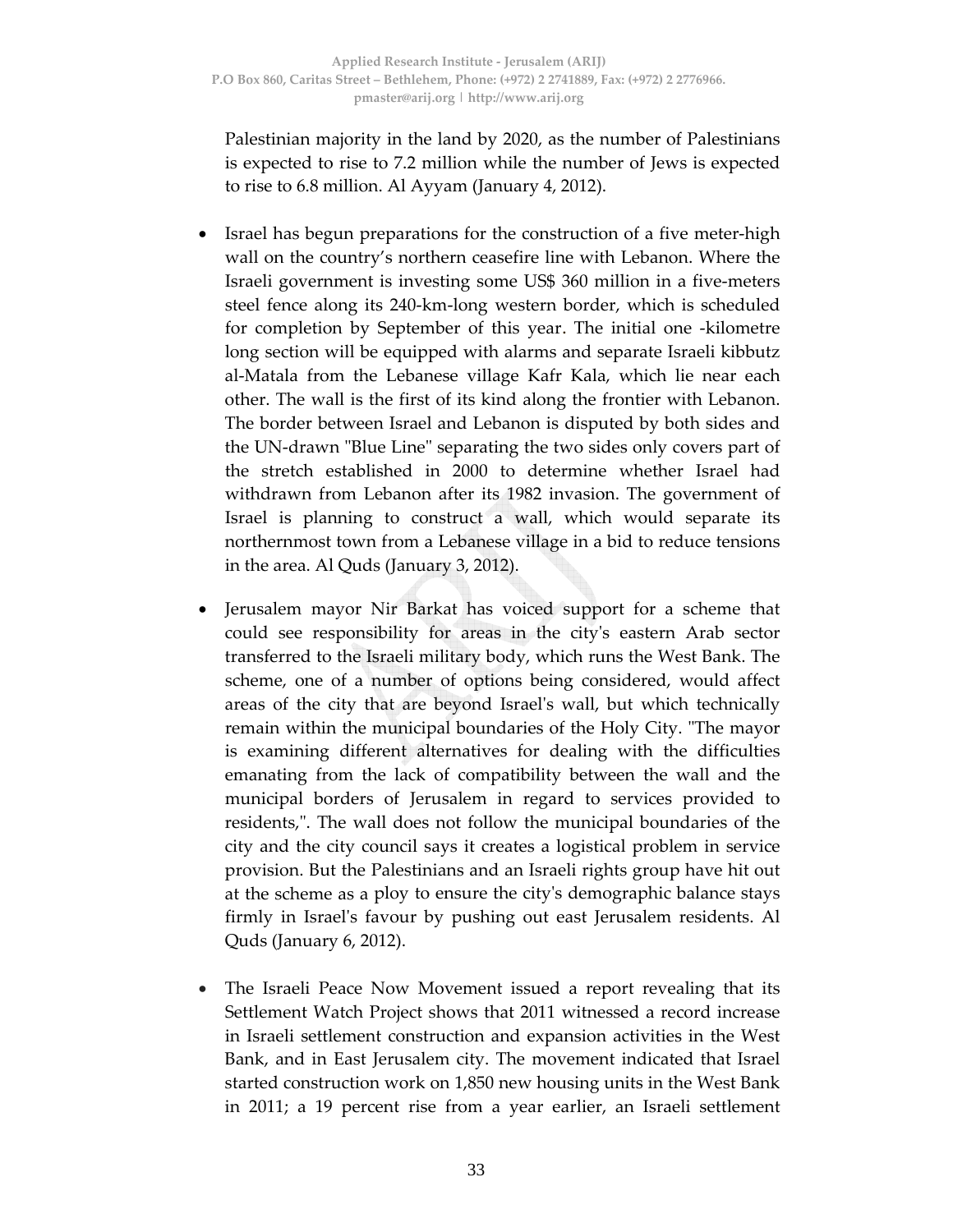PeaceNow attributed the rise to a partial, 10‐month moratorium on new constructions in the West Bank. In addition, the Israeli Housing Ministry last year issued tenders for an additional 1,577 West Bank apartments, whose construction had not yet started. The figures exclude East Jerusalem, which in 2011 witnessed the highest number of construction plans in a decade. Some 6,350 apartments planned in Jewish areas of East Jerusalem passed various stages of approval. The Israeli government last year also began procedures to legalize 11 unauthorized settler outposts, containing a total of 680 structures set up near authorized settlements. Haaretz & Al Ayyam (January 11, 2012).

The European Union has decided to pursue a series of steps, which may undermine Israelʹs control of Area C in the West Bank. The Oslo Accords divided the West Bank into three areas of control: Area A which is under the Palestinian Authorityʹs full control; Area B, which is under Palestinian civil controls and shared Israeli‐Palestinian security control; and Area C, which is controlled by Israel. Area C makes up 62% of the West Bank, but the Palestinians make up only 5.8% of its population. The document, entitled "Area C and Palestinian state building,ʺ harshly criticizes Israelʹs policies in the West Bank, claiming they have caused the Palestinian population in Area C to shrink significantly and recede into enclaves. The document states that: Europe will support road, water, infrastructure, municipal, educational and medical projects in the area in order to "support the Palestinian people and help maintain their presence (in the area." The EU brief said to: (1) Encourage Israel to change its policy and planning system for Area C and engage the Palestinian communities in access and developments. (2) Reduce land and population vulnerability and facilitate better coordination of basic needs deliveries in Area C. (3) Promote economic development in Area C. (4) Increase visibility and accountability for the delivery of aid in Area C. <u>Ynetnew</u> & Al Quds (January 12, 2012).

The extreme Right will escalate its nationalistic activity in the West Bank and other areas in Israel in the coming year, the Israeli Police said in report. The report presented by the forceʹs intelligence division to Commissioner Yohanan Danino, states that the far‐Left is also expected to expand its activities to additional unrecognized villages, mixed Jewish‐Arab cities and Jewish neighborhoods in east Jerusalem. According to the report, tensions surrounding the Jewish presence in east Jerusalem (Sheikh Jarrah, Silwan, Mount of Olives and Har Homa)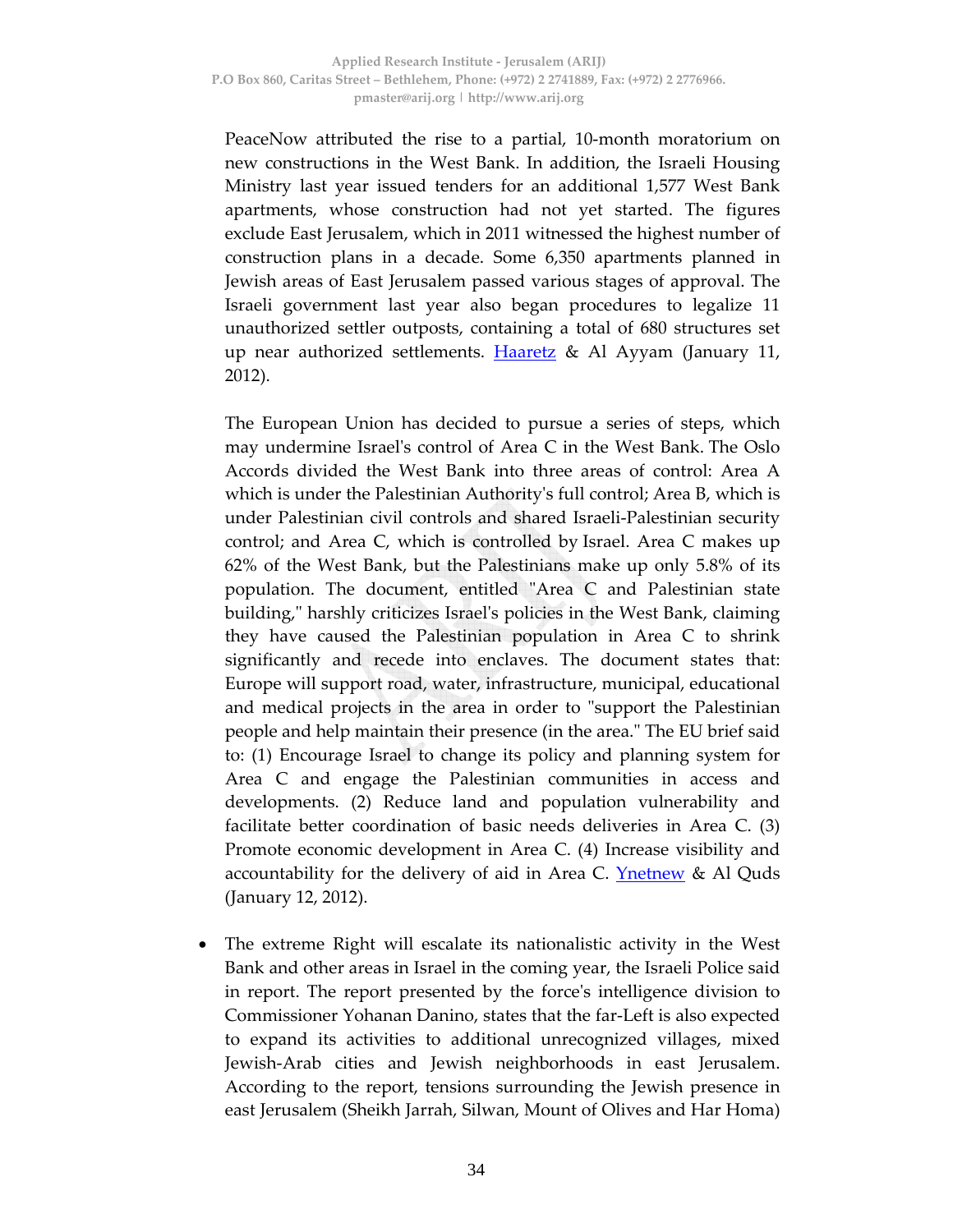may boil over in 2012. Other "points of friction," such as the Temple Mount and the Mughrabi Bridge, as well as protests and riots in Arab villages on Nakba Day, are also a cause for concern according to the report. Israeli Police also warned that Palestinian nationalism is growing stronger. Police expects that violence against law enforcement officials will continue to rise, as will the violence related to disputes between the various crime syndicates. **Ynetnews** &Al Ayyam (January 15, 2012).

- The French parliamentʹs Foreign Affairs Committee published an unprecedented report accusing Israel of implementing "apartheid" policies in its allocation of water resources in the West Bank. The report said that water has become "a weapon serving the new apartheid" and gave examples and statistics that ostensibly back this claim. "Some 450,000 Israeli settlers on the West Bank use more water than the 2.3 million Palestinians that live there," the report said. "In times of drought, in contravention of international law, the settlers get priority for water." The author of the report was Socialist Party MP Jean Glavany, who in the past served as agriculture minister under French President Lionel Jospin and as cabinet secretary for President Francois Mitterrand. The Foreign Affairs Committee had assigned Glavany to report on the geopolitical impact of water in confrontation zones throughout the world. He visited Israel and the Palestinian territories on 17‐19 May, 2011 and met with several senior government officials, including Energy and Water Resources Minister Uzi Landau and Water Commissioner Uri Shani. The report states that water is not allocated fairly to West Bank Palestinians and that Palestinians have no access to the territoryʹs underground aquifers. Glavany said Israel was perpetrating a "water occupation" against the Palestinians. "Israel's territorial expansion is seen as a ʹwater occupationʹ of both streams and aquifers," the report said. It also said that "the separation wall being built by Israel allows it to control access to underground water sources" and to "direct the flow of water westward." The report accused Israel of "systematically destroying wells that were dug by Palestinians on the West Bank," as well as of deliberately bombing reservoirs in the Gaza Strip in 2008–09. It also claimed, "Many water purification facilities planned by the Palestinian Water Ministry are being 'blocked' by the Israeli administration." **Haartez** (Januray 17, 2012).
- Heads of European Union delegations to the Palestinian Authority have drafted a document with harsh recommendations meant to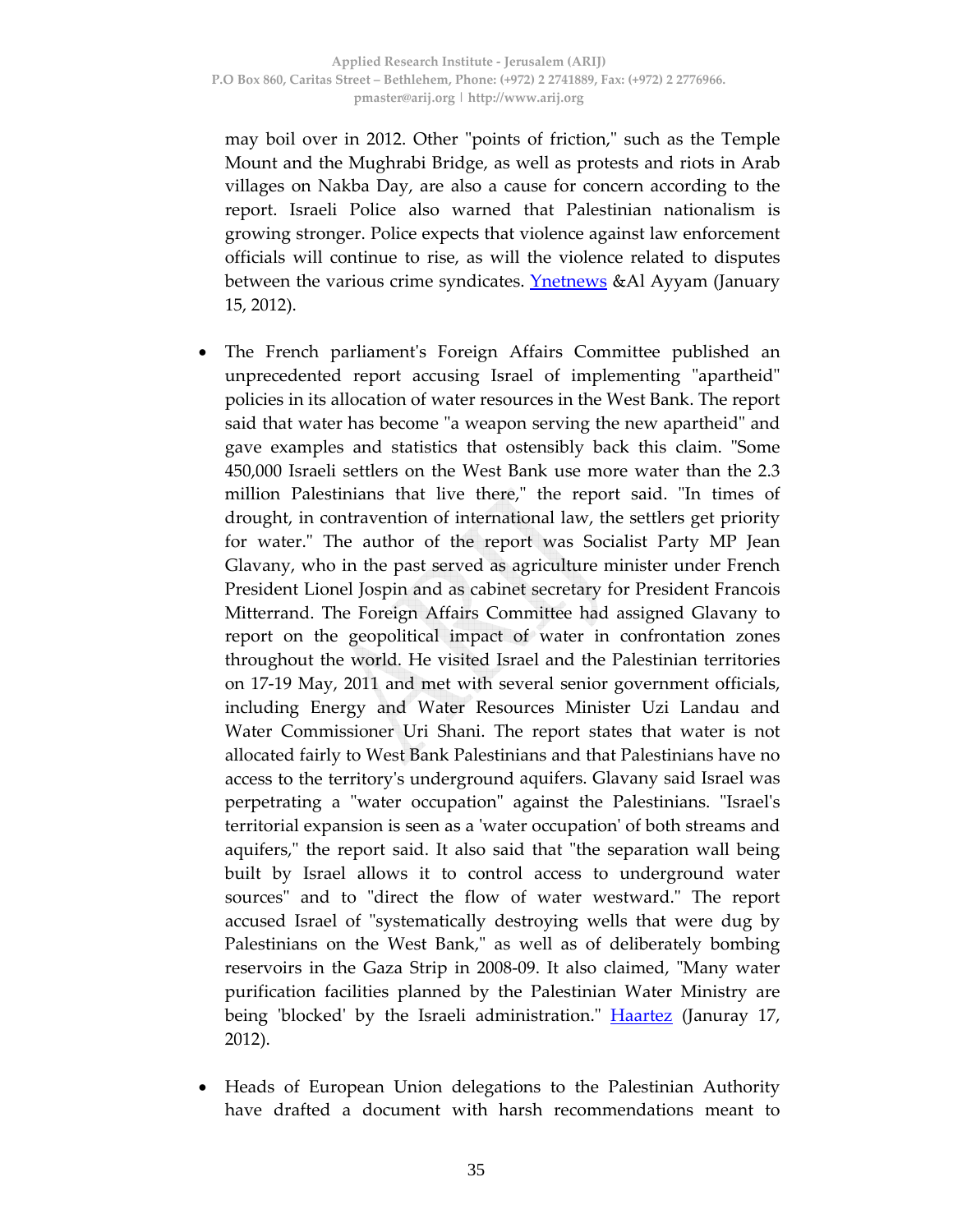strengthen the PNAʹs control over east Jerusalem and press Israel to change its policy in the West Bank. The recommendations include the preparation of a "blacklist" of settlers considered violent; in order to later mull the option of banning them from entering the European Union. The document also seeks to encourage more PLO activity and representation in east Jerusalem. Moreover, the European report advises senior EU figures visiting east Jerusalem to refrain from being escorted by official Israeli representatives or security personnel. ʹJerusalem must be dividedʹ In addition, officials are encouraged to instruct European tourism firms to refrain from supporting Israeli businesses located in east Jerusalem and to raise EU public awareness of Israeli products originating from the settlements or from east Jerusalem. A paper drafted by delegation heads expresses concern over growing Israeli construction in east Jerusalem, which the European envoys say undermines the possibility of achieving the two‐state solution. Without dividing Jerusalem, which shall serve as the capital of both Israel and Palestine, it would be impossible to secure durable peace, the European envoys wrote. **Ynetnews** (January18, 2012).

- The Israeli Defense Ministry and Israeli Occupation Army have yet to implement a plan aimed at revamping and upgrading settlement security measures. The plan is drafted by the army's Central Command and expected to cost around NIS 500 million. Israeli officers from the Central Command visited all of the settlements in the West Bank and produced a "security suite" for each one. The plan was also supposed to include unauthorized West Bank outposts. Despite drafting the plan and marketing it with great fanfare, a budget for its implementation has yet to be allocated. In addition to physical barriers, the IDF also uses advanced radar and camera systems to secure settlements. Defense officials said that the plan was still under review but was the victim of budget cuts and the reduction in the defense budget. Money for settlement protection is supposed to come from the IDF Home Front Command, which is responsible for erecting fences and installing radar systems.  $Post & A1 Quds (January 23, 2012).$ </u>
- Israeli Prime Minister Netanyahu released a statement calling upon the settlers of the Illegal Outpost of Migron to accept his proposal to overcome the Supreme Court ruling in effect offering them to move to another piece of Land deep in the West Bank. This piece of land would be developed especially for the settlers illegally residing in Migron and only once ready would they move to the new location. PEACENOW & Al Quds (January 23, 2012).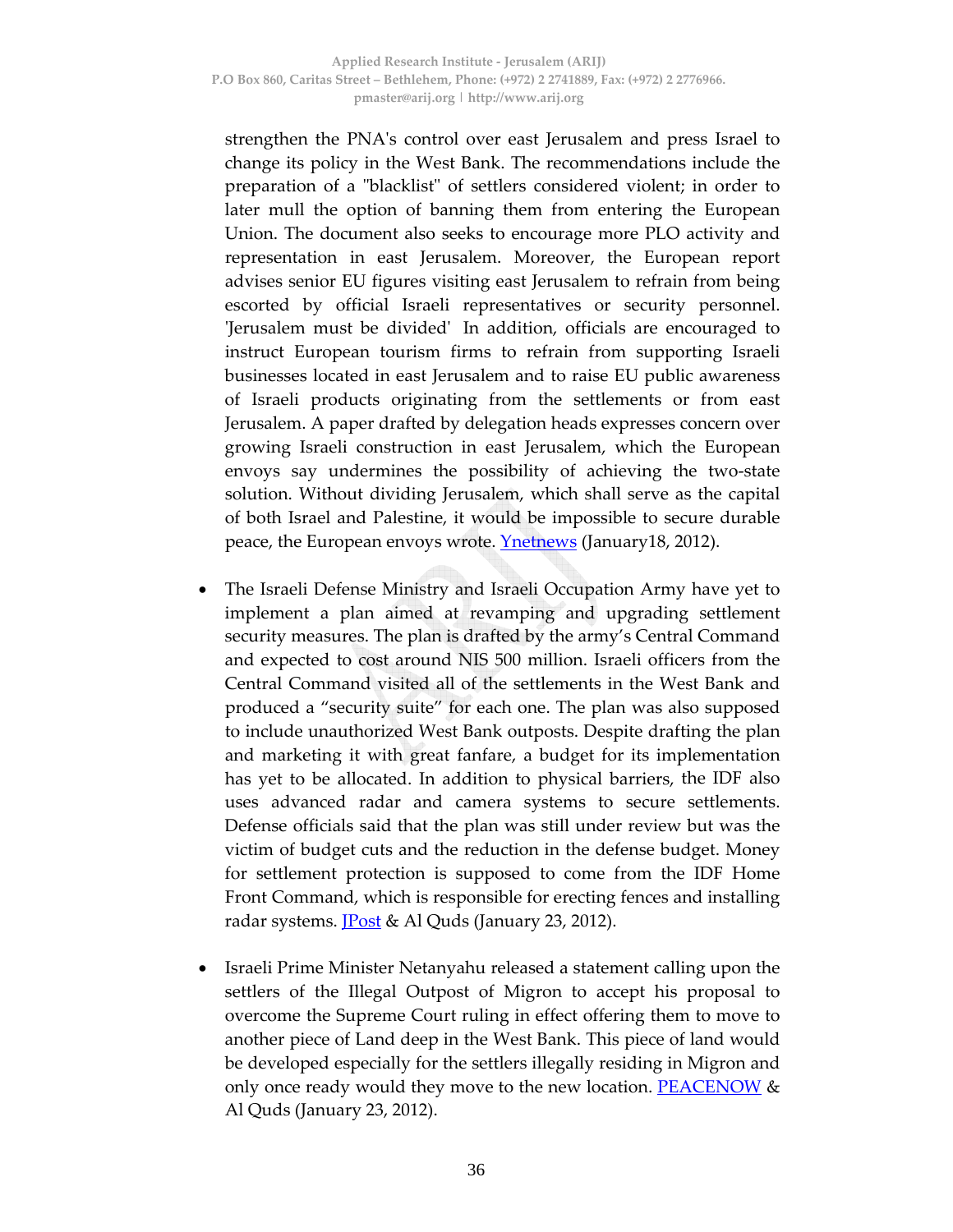- European Union foreign ministers said Israelʹs continued settlement building on occupied Palestinian land last year was "particularly" worrying and against the backdrop of worrying developments on the ground in 2011, particularly with regards to settlements. The EU reaffirms its commitment to a two-state solution." **Haaretz** (January 24, 2012).
- Israel Police have begun implementing a new method of searching Palestinian vehicles through use of nausea‐inducing chemicals at a Bethlehem checkpoint. Palestinians with Israeli license plates, usually residents of Jerusalem or foreign residents are allowed to pass through the checkpoint. Cars traveling to Jerusalem are often asked by Border Police soldiers to park their car in a side lot with eight parking spaces near the checkpoint. Once parked, the passengers are asked to roll up all windows, apart from that of the driver – and exit the vehicle. Two tubes are then connected to the vehicle – one is connected to an air pump, the other, which passes through a tiny filter, is attached to the vehicle. A police officer with a stopwatch flicks the air pump switch. **Haaretz** (January 25, 2012).
- The Israeli settlers rejected a compromise proposal offered by Prime Minister Benjamin Netanyahu to voluntarily evacuate the outpost and receive in return support to establish a community on nearby state land. Settlers demanded that Netanyahu authorize the Migron outpostʹs settlement by legislation. They threatened that a Migron evacuation would cost Netanyahu his job, because the national religious public will not tolerate a forcible evacuation of the outpost. Haaretz (January 26, 2012).
- Around 70 West Bank settlements were on the list of communities eligible for housing and development grants that the Israeli cabinet approved. Most of them (57) are settlements located outside the boundary of the Segregation Wall planned route. Israel has promised the international community that it would not provide special incentives for settlement development and construction. Still, the settlements were included in the list of 557 "national priority" communities published by the Israeli Prime Minister's Office. Additional government approval was needed before the incentives could be granted to West Bank settlements. The list was created based on need, but its application in the West Bank will be in line with Israel's diplomatic agenda. <u>JPost</u> & Al Ayyam (January 30, 2012).